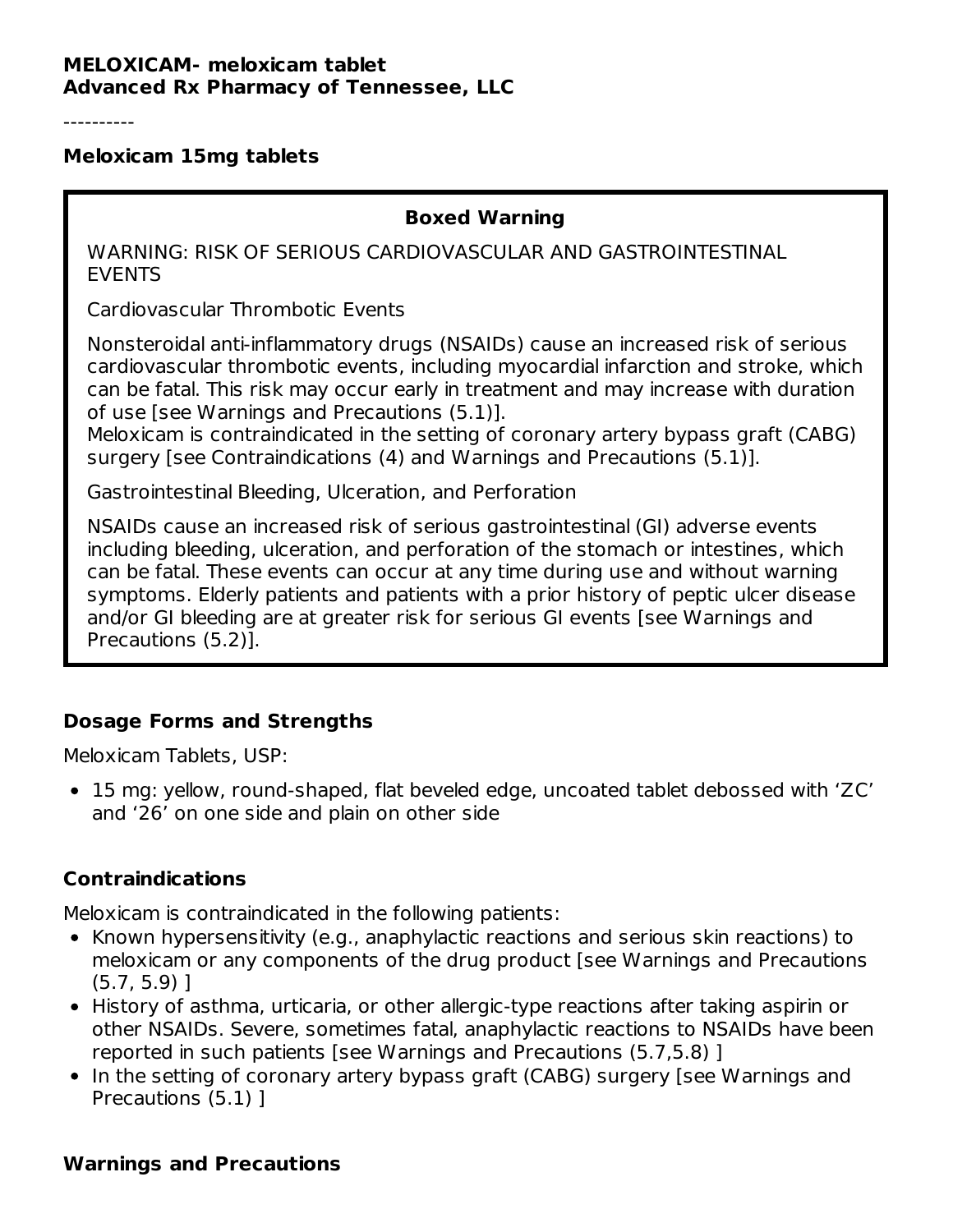### 5.1 Cardiovascular Thrombotic Events

Clinical trials of several COX-2 selective and nonselective NSAIDs of up to three years duration have shown an increased risk of serious cardiovascular (CV) thrombotic events, including myocardial infarction (MI) and stroke, which can be fatal. Based on available data, it is unclear that the risk for CV thrombotic events is similar for all NSAIDs. The relative increase in serious CV thrombotic events over baseline conferred by NSAID use appears to be similar in those with and without known CV disease or risk factors for CV disease. However, patients with known CV disease or risk factors had a higher absolute incidence of excess serious CV thrombotic events, due to their increased baseline rate. Some observational studies found that this increased risk of serious CV thrombotic events began as early as the first weeks of treatment. The increase in CV thrombotic risk has been observed most consistently at higher doses.

To minimize the potential risk for an adverse CV event in NSAID-treated patients, use the lowest effective dose for the shortest duration possible. Physicians and patients should remain alert for the development of such events, throughout the entire treatment course, even in the absence of previous CV symptoms. Patients should be informed about the symptoms of serious CV events and the steps to take if they occur.

There is no consistent evidence that concurrent use of aspirin mitigates the increased risk of serious CV thrombotic events associated with NSAID use. The concurrent use of aspirin and an NSAID, such as meloxicam, increases the risk of serious gastrointestinal (GI) events [see Warnings and Precautions (5.2)].

Status Post Coronary Artery Bypass Graft (CABG) Surgery Two large, controlled clinical trials of a COX-2 selective NSAID for the treatment of pain in the first 10-14 days following CABG surgery found an increased incidence of myocardial infarction and stroke. NSAIDs are contraindicated in the setting of CABG [see Contraindications (4)].

#### Post-MI Patients

Observational studies conducted in the Danish National Registry have demonstrated that patients treated with NSAIDs in the post-MI period were at increased risk of reinfarction, CV-related death, and all-cause mortality beginning in the first week of treatment. In this same cohort, the incidence of death in the first year post-MI was 20 per 100 person years in NSAID-treated patients compared to 12 per 100 person years in non-NSAID exposed patients. Although the absolute rate of death declined somewhat after the first year post-MI, the increased relative risk of death in NSAID users persisted over at least the next

#### four years of follow-up.

Avoid the use of meloxicam in patients with a recent MI unless the benefits are expected to outweigh the risk of recurrent CV thrombotic events. If meloxicam is used in patients with a recent MI, monitor patients for signs of cardiac ischemia.

#### 5.2 Gastrointestinal Bleeding, Ulceration, and Perforation

NSAIDs, including meloxicam, can cause serious gastrointestinal (GI) adverse events including inflammation, bleeding, ulceration, and perforation of the esophagus, stomach, small intestine, or large intestine, which can be fatal. These serious adverse events can occur at any time, with or without warning symptoms, in patients treated with NSAIDs. Only one in five patients who develop a serious upper GI adverse event on NSAID therapy is symptomatic. Upper GI ulcers, gross bleeding, or perforation caused by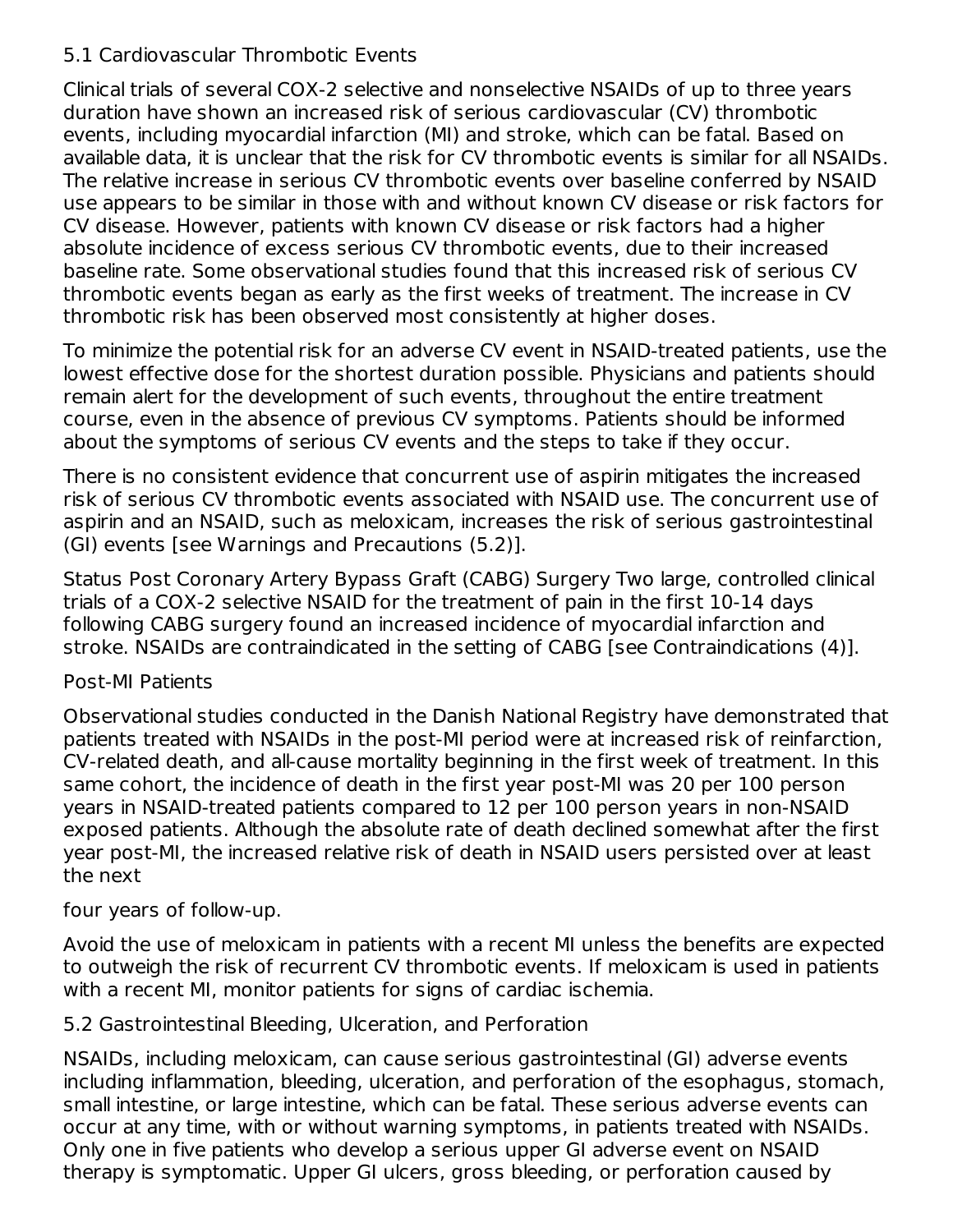NSAIDs occurred in approximately 1% of patients treated for 3-6 months, and in about 2-4% of patients treated for one year. However, even short-term NSAID therapy is not without risk.

Risk Factors for GI Bleeding, Ulceration, and Perforation

Patients with a prior history of peptic ulcer disease and/or GI bleeding who used NSAIDs had a greater than 10-fold increased risk for developing a GI bleed compared to patients without these risk factors. Other factors that increase the risk of GI bleeding in patients treated with NSAIDs include longer duration of NSAID therapy; concomitant use of oral corticosteroids, aspirin, anticoagulants, or selective serotonin reuptake inhibitors (SSRIs); smoking; use of alcohol; older age; and poor general health status. Most postmarketing reports of fatal GI events occurred in elderly or debilitated patients. Additionally, patients with advanced liver disease and/or coagulopathy are at increased risk for GI bleeding.

Strategies to Minimize the GI Risks in NSAID-treated patients:

Use the lowest effective dosage for the shortest possible duration.

Avoid administration of more than one NSAID at a time.

Avoid use in patients at higher risk unless benefits are expected to outweigh the increased risk of bleeding. For such patients, as well as those with active GI bleeding, consider alternate therapies other than NSAIDs.

Remain alert for signs and symptoms of GI ulceration and bleeding during NSAID therapy.

If a serious GI adverse event is suspected, promptly initiate evaluation and treatment, and discontinue meloxicam until a serious GI adverse event is ruled out.

In the setting of concomitant use of low-dose aspirin for cardiac prophylaxis, monitor patients more closely for evidence of GI bleeding [see Drug Interactions (7) ].

## 5.3 Hepatotoxicity

Elevations of ALT or AST (three or more times the upper limit of normal [ULN]) have been reported in approximately 1% of NSAID-treated patients in clinical trials. In addition, rare, sometimes fatal, cases of severe hepatic injury, including fulminant hepatitis, liver necrosis, and hepatic failure have been reported.

Elevations of ALT or AST (less than three times ULN) may occur in up to 15% of patients treated with NSAIDs including meloxicam. Inform patients of the warning signs and symptoms of hepatotoxicity (e.g., nausea, fatigue, lethargy, diarrhea, pruritus, jaundice, right upper quadrant tenderness, and "flu-like" symptoms). If clinical signs and symptoms consistent with liver disease develop, or if systemic manifestations occur (e.g., eosinophilia, rash, etc.), discontinue meloxicam immediately, and perform a clinical evaluation of the patient [see Use in Specific Populations (8.6) and Clinical Pharmacology (12.3)].

# 5.4 Hypertension

NSAIDs, including meloxicam, can lead to new onset or worsening of preexisting hypertension, either of which may contribute to the increased incidence of CV events. Patients taking angiotensin converting enzyme (ACE) inhibitors, thiazide diuretics, or loop diuretics may have impaired response to these therapies when taking NSAIDs [see Drug Interactions (7)].

Monitor blood pressure (BP) during the initiation of NSAID treatment and throughout the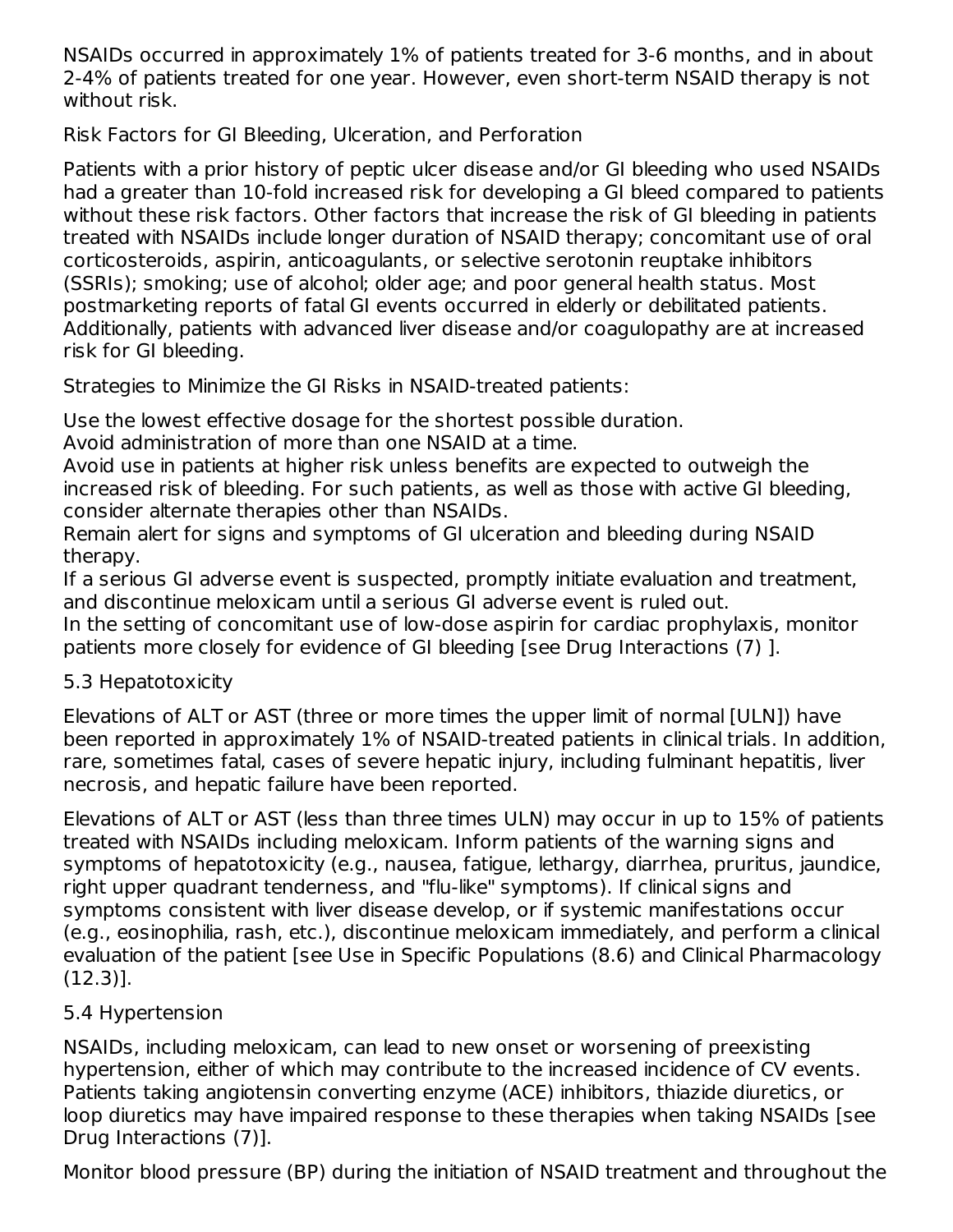course of therapy.

#### 5.5 Heart Failure and Edema

The Coxib and traditional NSAID Trialists' Collaboration meta-analysis of randomized controlled trials demonstrated an approximately two-fold increase in hospitalizations for heart failure in COX-2 selective-treated patients and nonselective NSAID-treated patients compared to placebo-treated patients. In a Danish National Registry study of patients with heart failure, NSAID use increased the risk of MI, hospitalization for heart failure, and death. Additionally, fluid retention and edema have been observed in some patients treated with NSAIDs. Use of meloxicam may blunt the CV effects of several therapeutic agents used to treat these medical conditions (e.g., diuretics, ACE inhibitors, or angiotensin receptor blockers [ARBs]) [see Drug Interactions (7)].

Avoid the use of meloxicam in patients with severe heart failure unless the benefits are expected to outweigh the risk of worsening heart failure. If meloxicam is used in patients with severe heart failure, monitor patients for signs of worsening heart failure.

5.6 Renal Toxicity and Hyperkalemia

### Renal Toxicity

Long-term administration of NSAIDs, including meloxicam, has resulted in renal papillary necrosis, renal insufficiency, acute renal failure, and other renal injury. Renal toxicity has also been seen in patients in whom renal prostaglandins have a compensatory role in the maintenance of renal perfusion. In these patients, administration of an NSAID may cause a dose-dependent reduction in prostaglandin formation and, secondarily, in renal blood flow, which may precipitate overt renal decompensation. Patients at greatest risk of this reaction are those with impaired renal function, dehydration, hypovolemia, heart failure, liver dysfunction, those taking diuretics and ACE inhibitors or ARBs, and the elderly. Discontinuation of NSAID therapy is usually followed by recovery to the pretreatment state.

The renal effects of meloxicam may hasten the progression of renal dysfunction in patients with preexisting renal disease. Because some meloxicam metabolites are excreted by the kidney, monitor patients for signs of worsening renal function. Correct volume status in dehydrated or hypovolemic patients prior to initiating meloxicam. Monitor renal function in patients with renal or hepatic impairment, heart failure, dehydration, or hypovolemia during use of meloxicam [see Drug Interactions (7)].

No information is available from controlled clinical studies regarding the use of meloxicam in patients with advanced renal disease. Avoid the use of meloxicam in patients with advanced renal disease unless the benefits are expected to outweigh the risk of worsening renal function. If meloxicam is used in patients with advanced renal disease, monitor patients for signs of worsening renal function [see Clinical Pharmacology (12.3)].

#### Hyperkalemia

Increases in serum potassium concentration, including hyperkalemia, have been reported with use of NSAIDs, even in some patients without renal impairment. In patients with normal renal function, these effects have been attributed to a hyporeninemic-hypoaldosteronism state.

## 5.7 Anaphylactic Reactions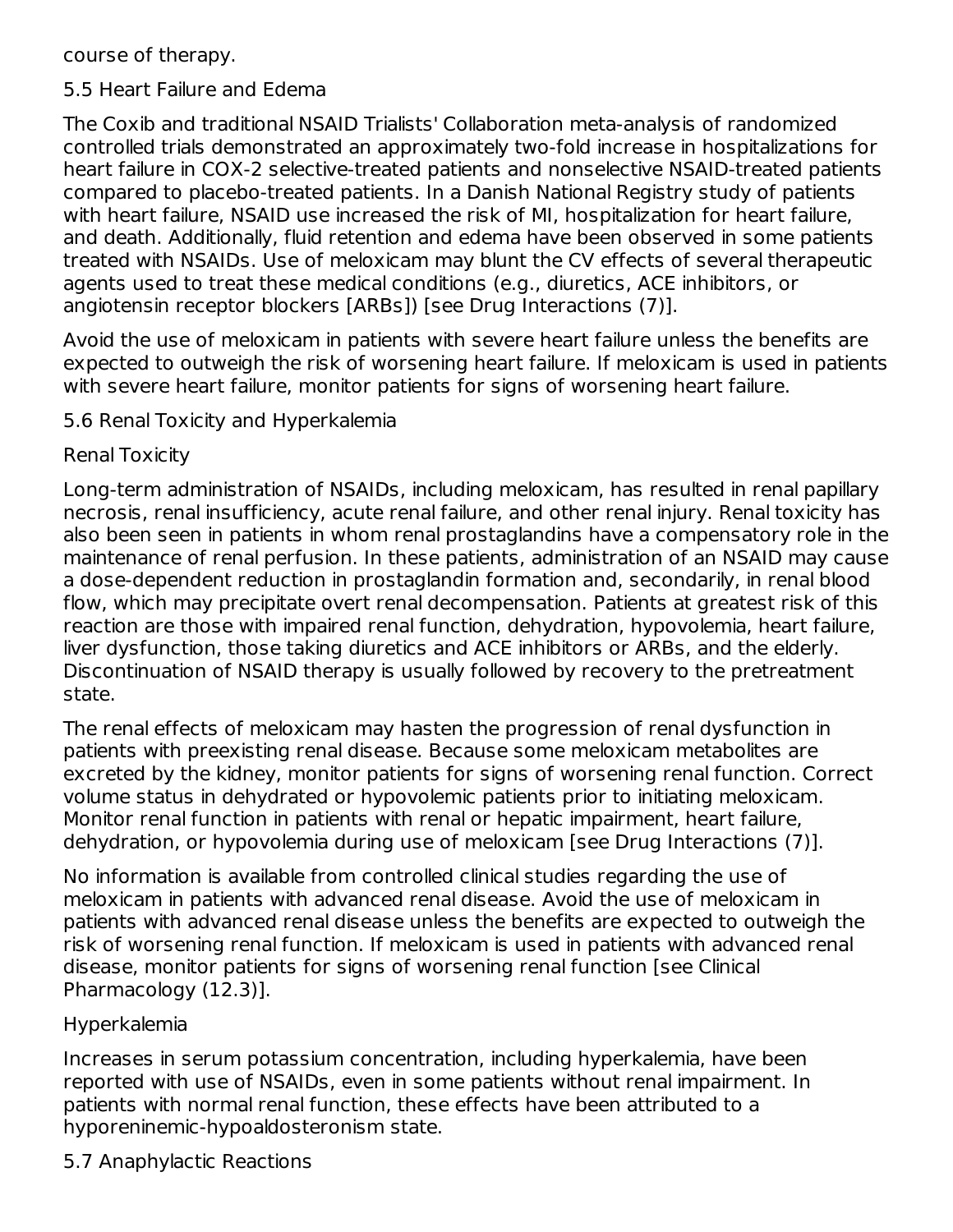Meloxicam has been associated with anaphylactic reactions in patients with and without known hypersensitivity to meloxicam and in patients with aspirin-sensitive asthma [see Contraindications (4) and Warnings and Precautions (5.8)].

Seek emergency help if an anaphylactic reaction occurs.

5.8 Exacerbation of Asthma Related to Aspirin Sensitivity

A subpopulation of patients with asthma may have aspirin-sensitive asthma which

may include chronic rhinosinusitis complicated by nasal polyps; severe, potentially fatal bronchospasm; and/or intolerance to aspirin and other NSAIDs. Because crossreactivity between aspirin and other NSAIDs has been reported in such aspirin-sensitive patients, meloxicam is contraindicated in patients with this form of aspirin sensitivity [see Contraindications (4)]. When meloxicam is used in patients with preexisting asthma (without known aspirin sensitivity), monitor patients for changes in the signs and symptoms of asthma.

5.9 Serious Skin Reactions

NSAIDs, including meloxicam, can cause serious skin adverse reactions such as exfoliative dermatitis, Stevens-Johnson Syndrome (SJS), and toxic epidermal necrolysis (TEN), which can be fatal. These serious events may occur without warning. Inform patients about the signs and symptoms of serious skin reactions, and to discontinue the use of meloxicam at the first appearance of skin rash or any other sign of hypersensitivity. Meloxicam is contraindicated in patients with previous serious skin reactions to NSAIDs [see Contraindications (4)].

5.10 Drug Reaction with Eosinophilia and Systemic Symptoms (DRESS)

Drug Reaction with Eosinophilia and Systemic Symptoms (DRESS) has been reported in patients taking NSAIDs such as meloxicam. Some of these events have been fatal or lifethreatening. DRESS typically, although not exclusively, presents with fever, rash, lymphadenopathy, and/or facial swelling. Other clinical manifestations may include hepatitis, nephritis, hematological abnormalities, myocarditis, or myositis. Sometimes symptoms of DRESS may resemble an acute viral infection. Eosinophilia is often present. Because this disorder is variable in its presentation, other organ systems not noted here may be involved. It is important to note that early manifestations of hypersensitivity, such as fever or lymphadenopathy, may be present even though rash is not evident. If such signs or symptoms are present, discontinue meloxicam and evaluate the patient immediately.

# 5.11 Fetal Toxicity

Premature Closure of Fetal Ductus Arteriosus Avoid use of NSAIDs, including , in pregnant women at about 30 weeks gestation and later. NSAIDs, including meloxicam, increase the risk of premature closure of the fetal ductus arteriosus at approximately this gestational age.

Oligohydramnios/Neonatal Renal Impairment Use of NSAIDs, including meloxicam, at about 20 weeks gestation or later in pregnancy may cause fetal renal dysfunction leading to oligohydramnios and, in some cases, neonatal renal impairment. These adverse outcomes are seen, on average, after days to weeks of treatment, although oligohydramnios has been infrequently reported as soon as 48 hours after NSAID initiation. Oligohydramnios is often, but not always, reversible with treatment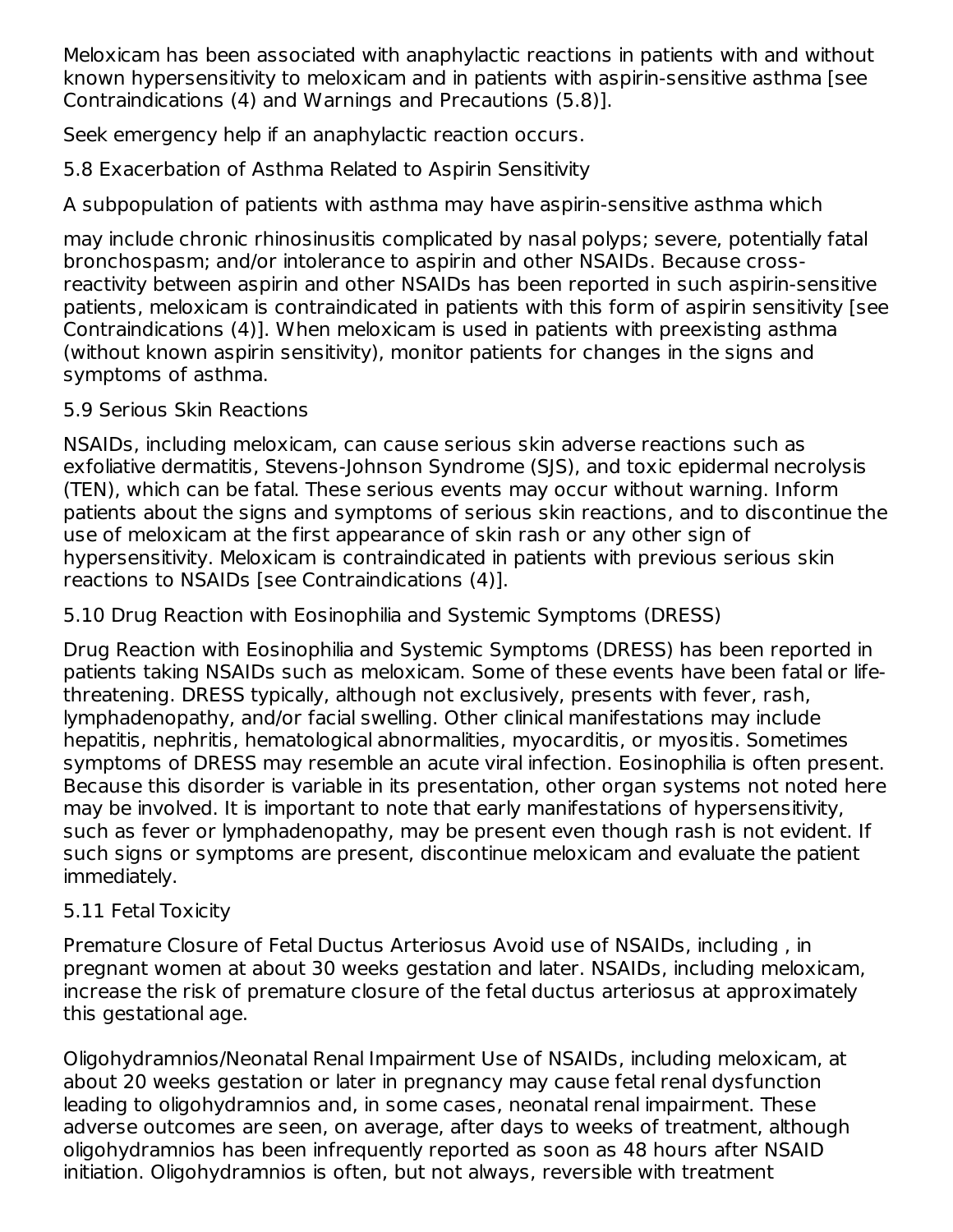discontinuation. Complications of prolonged oligohydramnios may, for example, include limb contractures and delayed lung maturation. In some postmarketing cases of impaired neonatal renal function, invasive procedures such as exchange transfusion or dialysis were required.

If NSAID treatment is necessary between about 20 weeks and 30 weeks gestation, limit meloxicam use to the lowest effective dose and shortest duration possible. Consider ultrasound monitoring of amniotic fluid if meloxicam treatment extends beyond 48 hours. Discontinue meloxicam if oligohydramnios occurs and follow up according to clinical practice [see Use in Specific Populations (8.1)].

### 5.12 Hematologic Toxicity

Anemia has occurred in NSAID-treated patients. This may be due to occult or gross blood loss, fluid retention, or an incompletely described effect on erythropoiesis. If a patient treated with meloxicam has any signs or symptoms of anemia, monitor hemoglobin or hematocrit.

NSAIDs, including meloxicam, may increase the risk of bleeding events. Co-morbid conditions such as coagulation disorders or concomitant use of warfarin, other anticoagulants, antiplatelet agents (e.g., aspirin), serotonin reuptake inhibitors (SSRIs) and serotonin norepinephrine reuptake inhibitors (SNRIs) may increase this risk. Monitor these patients for signs of bleeding [see Drug Interactions (7)].

5.13 Masking of Inflammation and Fever

The pharmacological activity of meloxicam in reducing inflammation, and possibly fever, may diminish the utility of diagnostic signs in detecting infections.

5.14 Laboratory Monitoring

Because serious GI bleeding, hepatotoxicity, and renal injury can occur without warning symptoms or signs, consider monitoring patients on long-term NSAID treatment with a CBC and a chemistry profile periodically [see Warnings and Precautions (5.2, 5.3, 5.6)].

# **Adverse Reactions**

The following adverse reactions are discussed in greater detail in other sections of the labeling:

Cardiovascular Thrombotic Events [see Boxed Warning and Warnings and Precautions (5.1) ]

GI Bleeding, Ulceration, and Perforation [see Boxed Warning and Warnings and Precautions (5.2) ]

Hepatotoxicity [see Warnings and Precautions (5.3) ]

Hypertension [see Warnings and Precautions (5.4) ]

Heart Failure and Edema [see Warnings and Precautions (5.5) ]

Renal Toxicity and Hyperkalemia [see Warnings and Precautions (5.6) ]

Anaphylactic Reactions [see Warnings and Precautions (5.7) ]

Serious Skin Reactions [see Warnings and Precautions (5.9) ]

Drug Reaction with Eosinophilia and Systemic Symptoms (DRESS) [see Warnings and Precautions (5.10)]

Fetal Toxicity [see Warnings and Precautions (5.11)]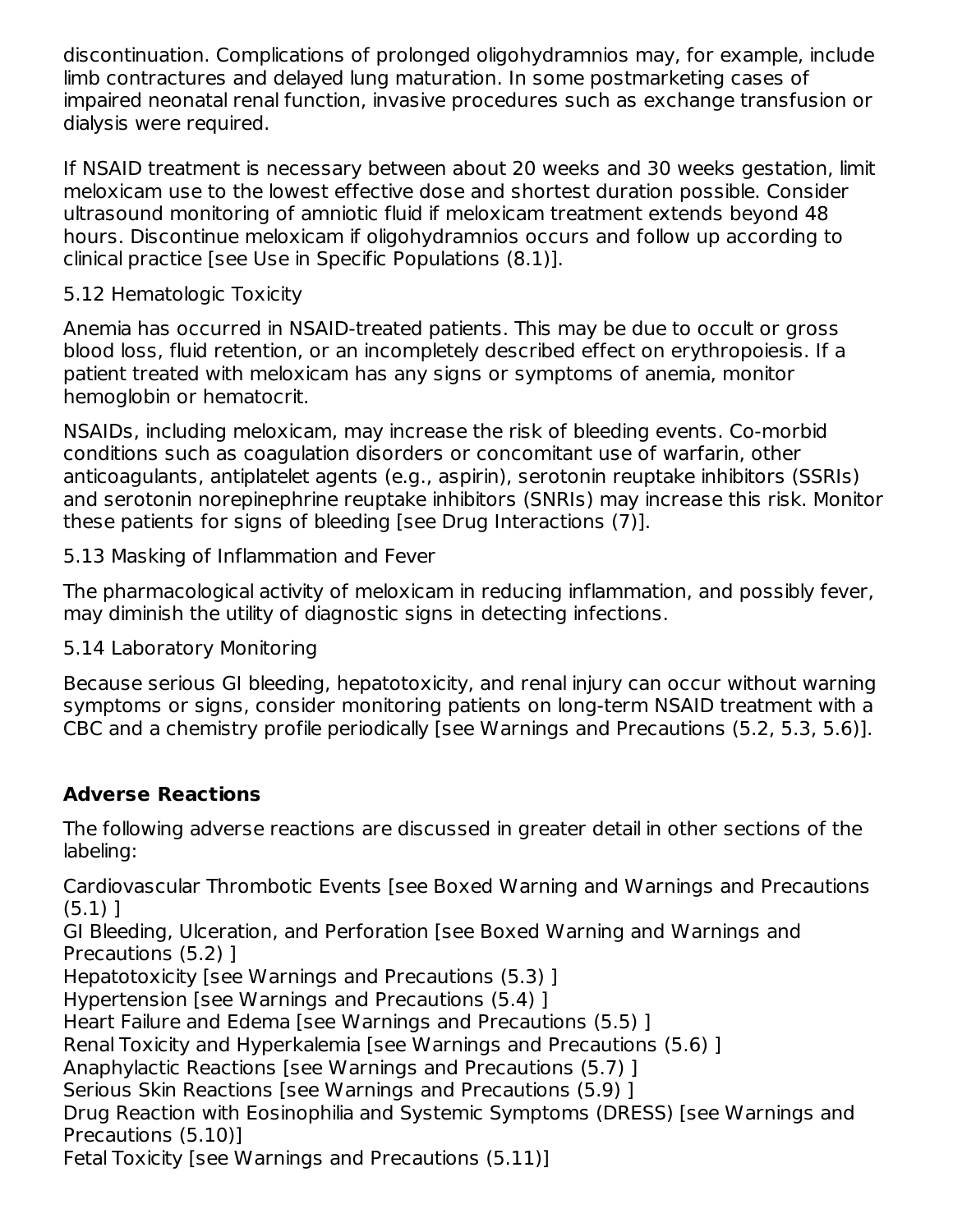Hematologic Toxicity [see Warnings and Precautions (5.12) ]

### 6.1 Clinical Trials Experience

Because clinical trials are conducted under widely varying conditions, adverse reaction rates observed in the clinical trials of a drug cannot be directly compared to rates in the clinical trials of another drug and may not reflect the rates observed in practice.

### **Adults**

### Osteoarthritis and Rheumatoid Arthritis

The meloxicam Phase 2/3 clinical trial database includes 10,122 OA patients and 1012 RA patients treated with meloxicam 7.5 mg/day, 3505 OA patients and 1351 RA patients treated with meloxicam 15 mg/day. Meloxicam at these doses was administered to 661 patients for at least 6 months and to 312 patients for at least one year. Approximately 10,500 of these patients were treated in ten placebo- and/or active-controlled osteoarthritis trials and 2363 of these patients were treated in ten placebo-and/or activecontrolled rheumatoid arthritis trials. Gastrointestinal (GI) adverse events were the most frequently reported adverse events in all treatment groups across meloxicam trials.

A 12-week multicenter, double-blind, randomized trial was conducted in patients with osteoarthritis of the knee or hip to compare the efficacy and safety of meloxicam with placebo and with an active control. Two 12-week multicenter, double-blind, randomized trials were conducted in patients with rheumatoid arthritis to compare the efficacy and safety of meloxicam with placebo.

Table 1a depicts adverse events that occurred in ≥2% of the meloxicam treatment groups in a 12-week placebo-and active-controlled osteoarthritis trial.

Table 1b depicts adverse events that occurred in ≥2% of the meloxicam treatment groups in two 12-week placebo-controlled rheumatoid arthritis trials.

|                    |         |                  | Meloxicam Meloxicam |                   |
|--------------------|---------|------------------|---------------------|-------------------|
| Header\$           | Placebo | $7.5 \text{ mg}$ | 15 <sub>mg</sub>    | Diclofenac 100 mg |
|                    |         | daily            | daily               | daily             |
| No. of Patients    | 157     | 154              | 156                 | 153               |
| Gastrointestinal   | 17.2    | 20.1             | 17.3                | 28.1              |
| Abdominal pain     | 2.5     | 1.9              | 2.6                 | 1.3               |
| Diarrhea           | 3.8     | 7.8              | 3.2                 | 9.2               |
| <b>Dyspepsia</b>   | 4.5     | 4.5              | 4.5                 | 6.5               |
| Flatulence         | 4.5     | 3.2              | 3.2                 | 3.9               |
| <b>Nausea</b>      | 3.2     | 3.9              | 3.8                 | 7.2               |
| Body as a Whole    | 1.9     | 4.5              | 3.2                 | 2.6               |
| Accident household |         |                  |                     |                   |
| Edema1             | 2.5     | 1.9              | 4.5                 | 3.3               |
| Fall               | 0.6     | 2.6              | 0.0                 | 1.3               |
| Influenza-like     | 5.1     | 4.5              | 5.8                 | 2.6               |
| symptoms           |         |                  |                     |                   |
| Central and        |         |                  |                     |                   |
| Peripheral         |         |                  |                     |                   |
| Nervous System     |         |                  |                     |                   |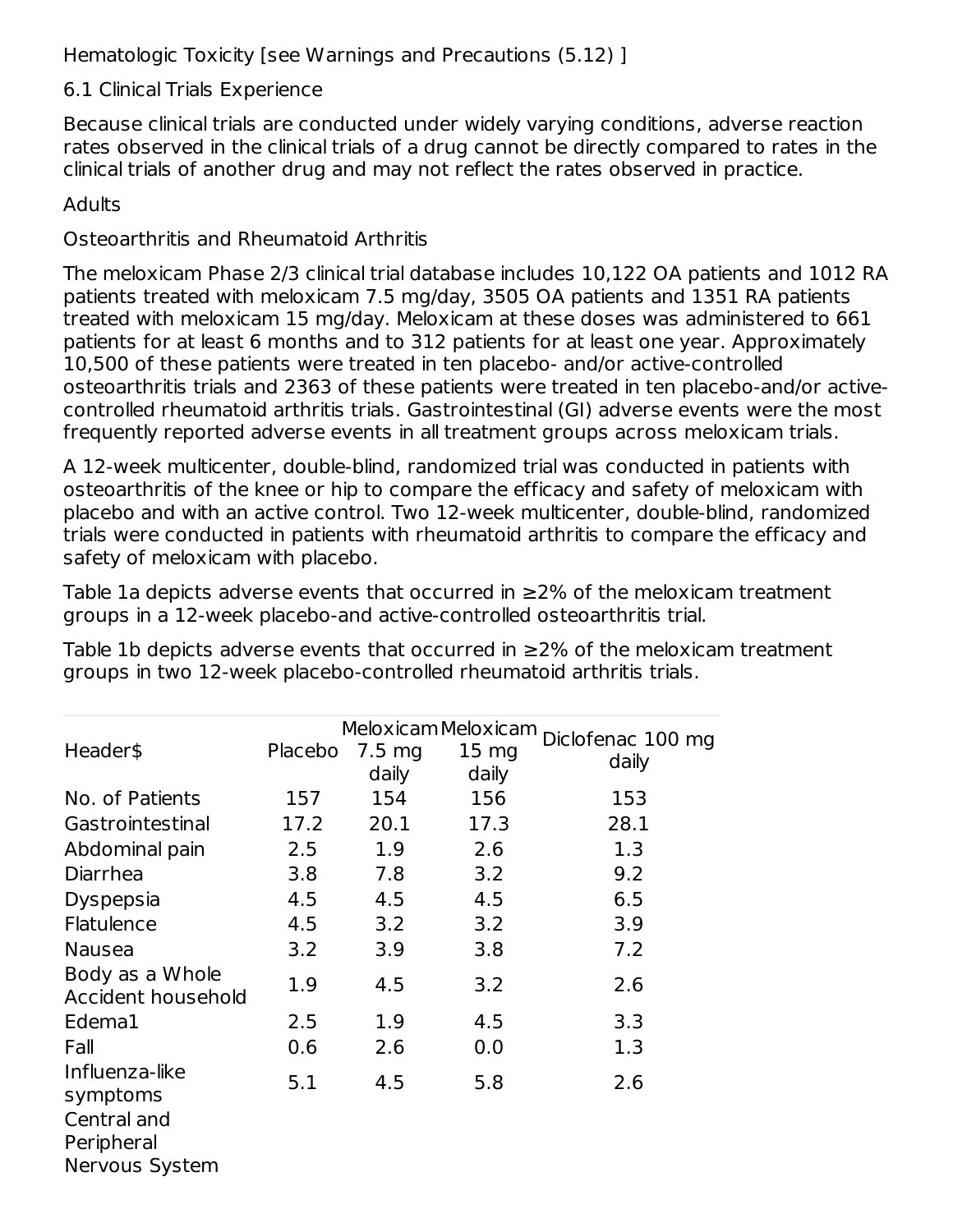| <b>Dizziness</b>         | 3.2  | 2.6 | 3.8 | 2.0 |
|--------------------------|------|-----|-----|-----|
| Headache                 | 10.2 | 7.8 | 8.3 | 5.9 |
| Respiratory              |      |     |     |     |
| Pharyngitis              | 1.3  | 0.6 | 3.2 | 1.3 |
| <b>Upper Respiratory</b> |      |     |     |     |
| <b>Tract</b>             | 1.9  | 3.2 | 1.9 | 3.3 |
| Infection                |      |     |     |     |
| <b>Skin</b>              |      |     |     |     |
| Rash <sub>2</sub>        | 2.5  | 2.6 | 0.6 | 2.0 |

1WHO preferred terms edema, edema dependent, edema peripheral, and edema legs combined

2WHO preferred terms rash, rash erythematous, and rash maculo-papular combined

|                                       |      |                  | Meloxicam Meloxicam |
|---------------------------------------|------|------------------|---------------------|
| Header\$                              |      | Placebo 7.5 mg   | 15 <sub>mg</sub>    |
|                                       |      | daily            | daily               |
| No. of Patients                       | 469  | 481              | 477                 |
| <b>Gastrointestinal Disorders</b>     | 14.1 | 18.9             | 16.8                |
| Abdominal pain NOS2                   | 0.6  | 2.9              | 2.3                 |
| Dyspeptic signs and symptoms1         | 3.8  | 5.8              | 4.0                 |
| Nausea <sub>2</sub>                   | 2.6  | 3.3 <sub>2</sub> | 3.8                 |
| General Disorders and Administration  |      |                  |                     |
| <b>Site Conditions</b>                |      |                  |                     |
| Influenza-like illness2               | 2.1  | 2.9              | 2.3                 |
| Infection and Infestations            |      |                  |                     |
| Upper respiratory tract infections-   | 4.1  | 7.0              | 6.5                 |
| pathogen class unspecified1           |      |                  |                     |
| Musculoskeletal and Connective Tissue |      |                  |                     |
| <b>Disorders</b>                      |      |                  |                     |
| Joint related signs and symptoms 1    | 1.9  | 1.5              | 2.3                 |
| Nervous System Disorders              |      |                  |                     |
| <b>Headaches NOS2</b>                 | 6.4  | 6.4              | 5.5                 |
| Skin and Subcutaneous Tissue          |      |                  |                     |
| <b>Disorders</b>                      |      |                  |                     |
| Rash NOS2                             | 1.7  | 1.0              | 2.1                 |

1MedDRA high level term (preferred terms): dyspeptic signs and symptoms (dyspepsia, dyspepsia aggravated, eructation, gastrointestinal irritation), upper respiratory tract infections-pathogen unspecified (laryngitis NOS, pharyngitis NOS, sinusitis NOS), joint related signs and symptoms (arthralgia, arthralgia aggravated, joint crepitation, joint effusion, joint swelling)

2MedDRA preferred term: nausea, abdominal pain NOS, influenza-like illness, headaches NOS, and rash NOS

The adverse events that occurred with meloxicam in  $\geq$ 2% of patients treated short-term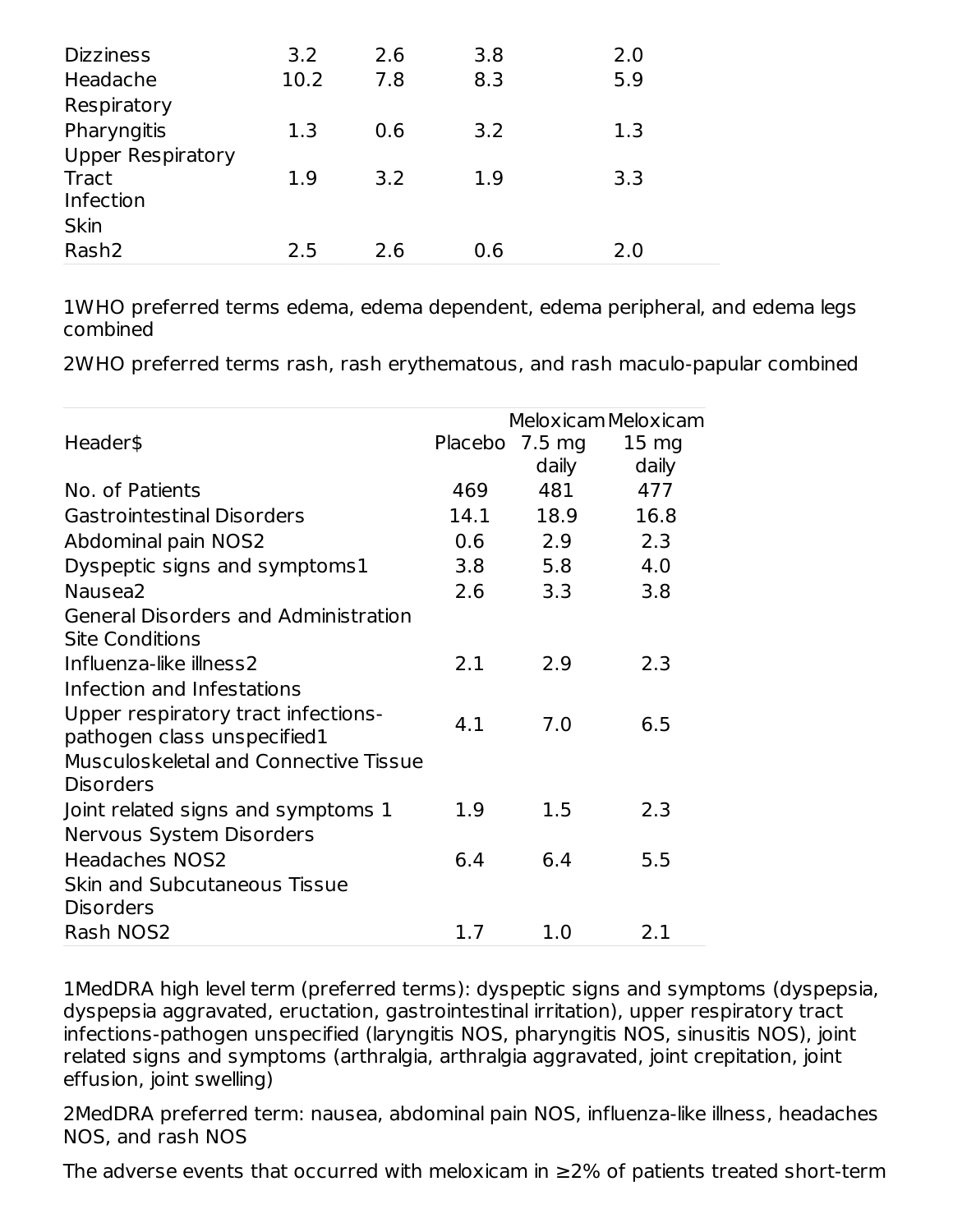| 4 to 6 Weeks Controlled Trials                |                                        | 6 Month Controlled<br><b>Trials</b> |                           |                                                  |
|-----------------------------------------------|----------------------------------------|-------------------------------------|---------------------------|--------------------------------------------------|
|                                               | Meloxicam<br>$7.5 \text{ mg}$<br>daily | Meloxicam<br>15 mg daily            | $7.5 \text{ mg}$<br>daily | Meloxicam Meloxicam<br>15 <sub>mg</sub><br>daily |
| No. of Patients                               | 8955                                   | 256                                 | 169                       | 306                                              |
| Gastrointestinal                              | 11.8                                   | 18.0                                | 26.6                      | 24.2                                             |
| Abdominal pain                                | 2.7                                    | 2.3                                 | 4.7                       | 2.9                                              |
| Constipation                                  | 0.8                                    | 1.2                                 | 1.8                       | 2.6                                              |
| Diarrhea                                      | 1.9                                    | 2.7                                 | 5.9                       | 2.6                                              |
| Dyspepsia                                     | 3.8                                    | 7.4                                 | 8.9                       | 9.5                                              |
| Flatulence                                    | 0.5                                    | 0.4                                 | 3.0                       | 2.6                                              |
| <b>Nausea</b>                                 | 2.4                                    | 4.7                                 | 4.7                       | 7.2                                              |
| Vomiting                                      | 0.6                                    | 0.8                                 | 1.8                       | 2.6                                              |
| Body as a Whole                               |                                        |                                     |                           |                                                  |
| Accident household                            | 0.0                                    | 0.0                                 | 0.6                       | 2.9                                              |
| Edema *                                       | 0.6                                    | 2.0                                 | 2.4                       | 1.6                                              |
| Pain                                          | 0.9                                    | 2.0                                 | 3.6                       | 5.2                                              |
| <b>Central and Peripheral Nervous</b>         |                                        |                                     |                           |                                                  |
| System<br><b>Dizziness</b>                    | 1.1                                    | 1.6                                 | 2.4                       | 2.6                                              |
| Headache                                      | 2.4                                    | 2.7                                 | 3.6                       | 2.6                                              |
| Hematologic<br>Anemia                         | 0.1                                    | 0.0                                 | 4.1                       | 2.9                                              |
| Musculoskeletal<br>Arthralgia                 | 0.5                                    | 0.0                                 | 5.3                       | 1.3                                              |
| Back pain                                     | 0.5                                    | 0.4                                 | 3.0                       | 0.7                                              |
| Psychiatric<br>Insomnia                       | 0.4                                    | 0.0                                 | 3.6                       | 1.6                                              |
| Respiratory                                   | 0.2                                    | 0.8                                 | 2.4                       | 1.0                                              |
| Coughing<br>Upper respiratory tract infection | 0.2                                    | 0.0                                 | 8.3                       | 7.5                                              |
| <b>Skin</b>                                   |                                        |                                     |                           |                                                  |
| <b>Pruritus</b>                               | 0.4                                    | 1.2                                 | 2.4                       | 0.0                                              |
| Rash†                                         | 0.3                                    | 1.2                                 | 3.0                       | 1.3                                              |
| Urinary                                       | 0.1                                    | 0.4                                 | 2.4                       | 1.3                                              |
| Micturition frequency                         |                                        |                                     |                           |                                                  |
| Urinary tract infection                       | 0.3                                    | 0.4                                 | 4.7                       | 6.9                                              |

(4 to 6 weeks) and long-term (6 months) in active-controlled osteoarthritis trials are presented in Table 2

\*

WHO preferred terms edema, edema dependent, edema peripheral, and edema legs combined

†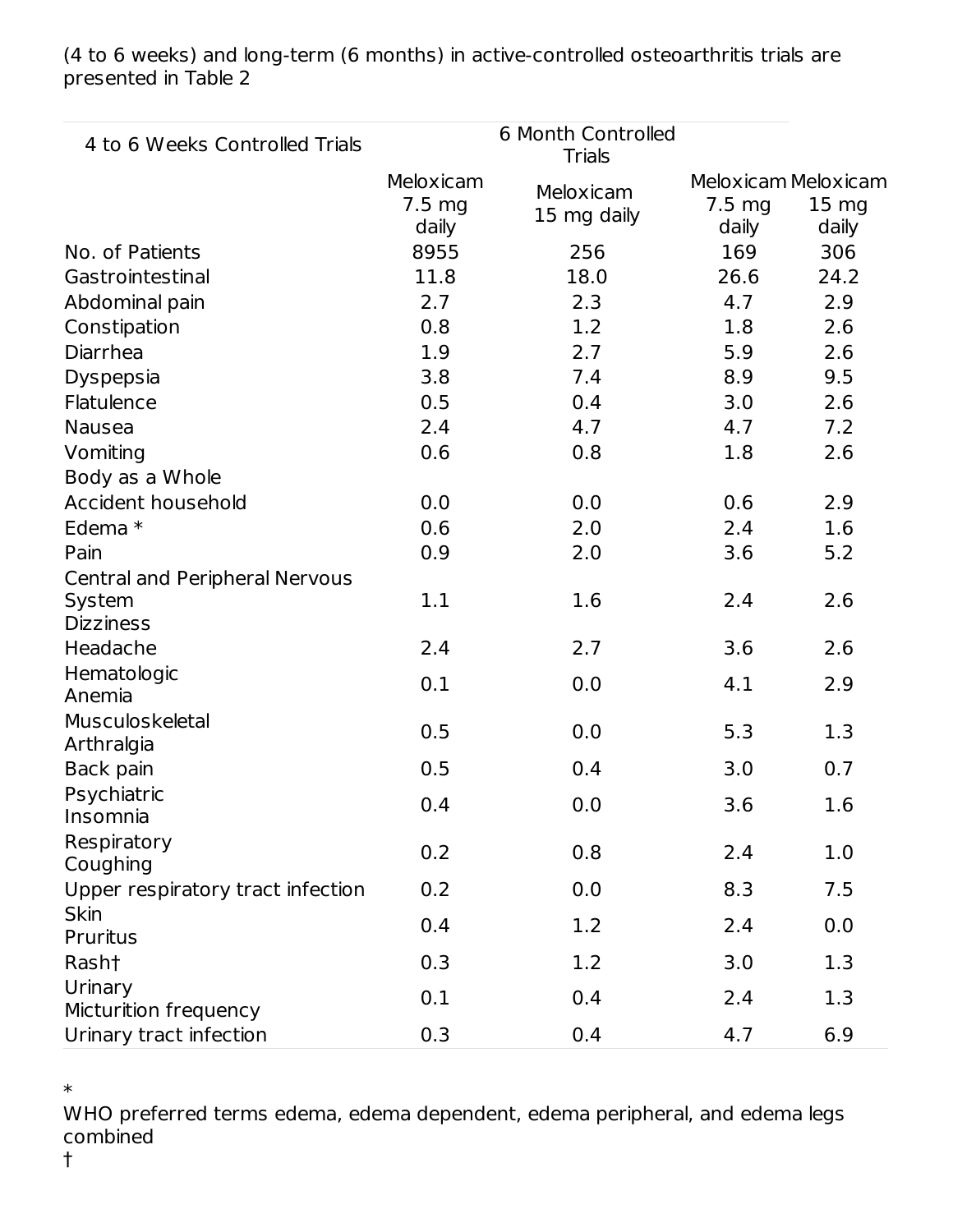WHO preferred terms rash, rash erythematous, and rash maculo-papular combined

Higher doses of meloxicam (22.5 mg and greater) have been associated with an increased risk of serious GI events; therefore, the daily dose of meloxicam should not exceed 15 mg.

#### **Pediatrics**

Pauciarticular and Polyarticular Course Juvenile Rheumatoid Arthritis (JRA) Three hundred and eighty-seven patients with pauciarticular and polyarticular course JRA were exposed to meloxicam with doses ranging from 0.125 to 0.375 mg/kg per day in three clinical trials. These studies consisted of two 12-week multicenter, double-blind, randomized trials (one with a 12-week open-label extension and one with a 40-week extension) and one 1-year open-label PK study. The adverse events observed in these pediatric studies with meloxicam were similar in nature to the adult clinical trial experience, although there were differences in frequency. In particular, the following most common adverse events, abdominal pain, vomiting, diarrhea, headache, and pyrexia, were more common in the pediatric than in the adult trials. Rash was reported in seven (<2%) patients receiving meloxicam. No unexpected adverse events were identified during the course of the trials. The adverse events did not demonstrate an age or gender-specific subgroup effect.

The following is a list of adverse drug reactions occurring in <2% of patients receiving meloxicam in clinical trials involving approximately 16,200 patients.

| Body as a<br>Whole                                    | allergic reaction, face edema, fatigue, fever, hot flushes, malaise,<br>syncope, weight decrease, weight increase                                                                                                                                                                                                                                     |
|-------------------------------------------------------|-------------------------------------------------------------------------------------------------------------------------------------------------------------------------------------------------------------------------------------------------------------------------------------------------------------------------------------------------------|
| Cardiovascular                                        | angina pectoris, cardiac failure, hypertension, hypotension, myocardial<br>infarction, vasculitis                                                                                                                                                                                                                                                     |
| Central and<br>Peripheral<br><b>Nervous</b><br>System | convulsions, paresthesia, tremor, vertigo                                                                                                                                                                                                                                                                                                             |
| Gastrointestinal                                      | colitis, dry mouth, duodenal ulcer, eructation, esophagitis, gastric ulcer,<br>gastritis, gastroesophageal reflux, gastrointestinal hemorrhage,<br>hematemesis, hemorrhagic duodenal ulcer, hemorrhagic gastric ulcer,<br>intestinal perforation, melena, pancreatitis, perforated duodenal ulcer,<br>perforated gastric ulcer, stomatitis ulcerative |
| Heart Rate and<br>Rhythm                              | arrhythmia, palpitation, tachycardia                                                                                                                                                                                                                                                                                                                  |
| Hematologic                                           | leukopenia, purpura, thrombocytopenia                                                                                                                                                                                                                                                                                                                 |
| System                                                | Liver and Biliary <sub>ALT</sub> increased, AST increased, bilirubinemia, GGT increased, hepatitis                                                                                                                                                                                                                                                    |
| Metabolic and<br>Nutritional                          | dehydration                                                                                                                                                                                                                                                                                                                                           |
| Psychiatric                                           | abnormal dreaming, anxiety, appetite increased, confusion, depression,<br>nervousness, somnolence                                                                                                                                                                                                                                                     |
| Respiratory                                           | asthma, bronchospasm, dyspnea                                                                                                                                                                                                                                                                                                                         |
| Skin and<br>Appendages                                | alopecia, angioedema, bullous eruption, photosensitivity reaction,<br>pruritus, sweating increased, urticaria                                                                                                                                                                                                                                         |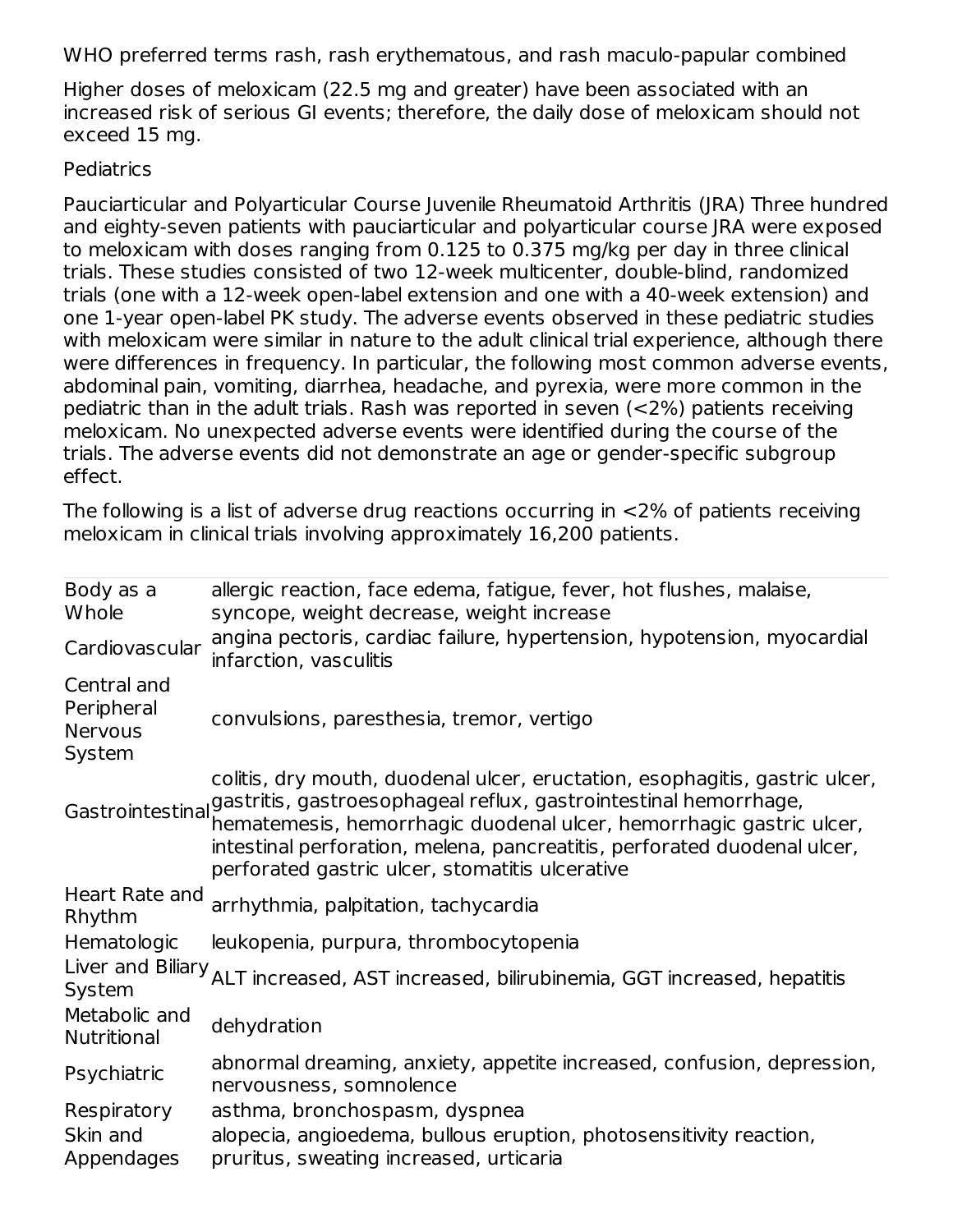### 6.2 Postmarketing Experience

The following adverse reactions have been identified during post approval use of meloxicam. Because these reactions are reported voluntarily from a population of uncertain size, it is not always possible to reliably estimate their frequency or establish a causal relationship to drug exposure. Decisions about whether to include an adverse event from spontaneous reports in labeling are typically based on one or more of the following factors: (1) seriousness of the event, (2) number of reports, or (3) strength of causal relationship to the drug. Adverse reactions reported in worldwide post marketing experience or the literature include: acute urinary retention; agranulocytosis; alterations in mood (such as mood elevation); anaphylactoid reactions including shock; erythema multiforme; exfoliative dermatitis; interstitial nephritis; jaundice; liver failure; Stevens-Johnson syndrome toxic epidermal necrolysis, and infertility female.

### **Drug Interactions**

See Table 3 for clinically significant drug interactions with meloxicam. See also Warnings and Precautions (5.2, 5.6, 5.12) and Clinical Pharmacology (12.3).

#### Drugs that Interfere with Hemostasis

| Clinical<br>Impact: | • Meloxicam and anticoagulants such as warfarin have a<br>synergistic effect on bleeding. The concomitant use of<br>meloxicam and anticoagulants have an increased risk of<br>serious bleeding compared to the use of either drug alone.<br>• Serotonin release by platelets plays an important role in<br>hemostasis. Case-control and cohort epidemiological<br>studies showed that concomitant use of drugs that<br>interfere with serotonin reuptake and an NSAID may<br>potentiate the risk of bleeding more than an NSAID alone.               |
|---------------------|------------------------------------------------------------------------------------------------------------------------------------------------------------------------------------------------------------------------------------------------------------------------------------------------------------------------------------------------------------------------------------------------------------------------------------------------------------------------------------------------------------------------------------------------------|
|                     | Monitor patients with concomitant use of meloxicam with<br>anticoagulants (e.g., warfarin), antiplatelet agents (e.g.,<br>Intervention: aspirin), selective serotonin reuptake inhibitors (SSRIs), and<br>serotonin norepinephrine reuptake inhibitors (SNRIs) for signs<br>of bleeding [see Warnings and Precautions (5.12) ].                                                                                                                                                                                                                      |
| Aspirin             |                                                                                                                                                                                                                                                                                                                                                                                                                                                                                                                                                      |
| Clinical<br>Impact: | Controlled clinical studies showed that the concomitant use of<br>NSAIDs and analgesic doses of aspirin does not produce any<br>greater therapeutic effect than the use of NSAIDs alone. In a<br>clinical study, the concomitant use of an NSAID and aspirin<br>was associated with a significantly increased incidence of GI<br>adverse reactions as compared to use of the NSAID alone<br>[see Warnings and Precautions (5.2)].<br>Concomitant use of meloxicam and low dose aspirin or<br>analgesic doses of aspirin is not generally recommended |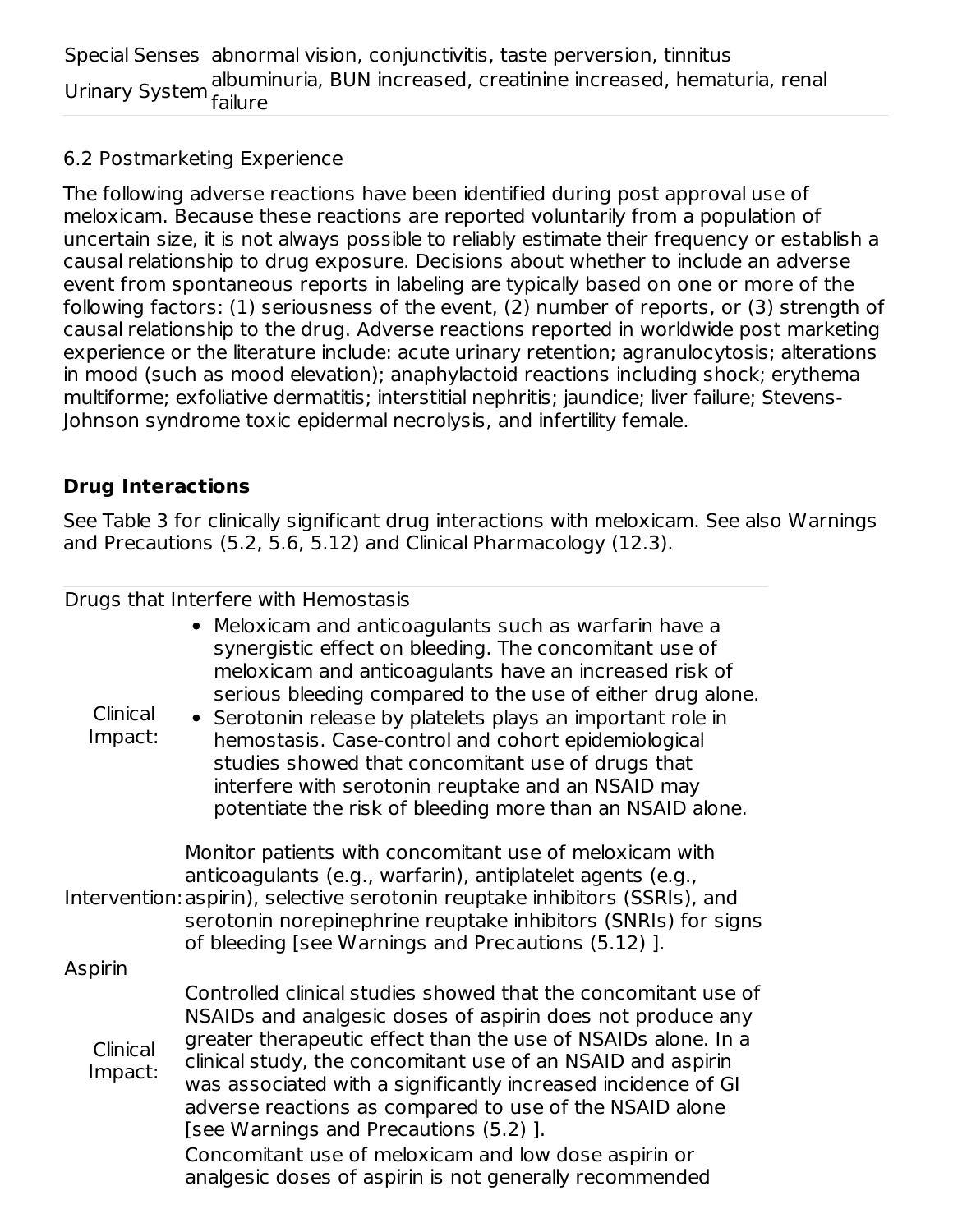Intervention: Precautions (5.11) ]. because of the increased risk of bleeding [see Warnings and

Meloxicam is not a substitute for low dose aspirin for cardiovascular protection.

ACE Inhibitors, Angiotensin Receptor Blockers, or Beta-Blockers

|                     | L ITITING DI ANGELISHI RECEPCOT DIOCRETS, OT DECA DIOCT                                                                                                                                                                                                                                                                                                                                                                                                                                                                                                                                                                           |
|---------------------|-----------------------------------------------------------------------------------------------------------------------------------------------------------------------------------------------------------------------------------------------------------------------------------------------------------------------------------------------------------------------------------------------------------------------------------------------------------------------------------------------------------------------------------------------------------------------------------------------------------------------------------|
| Clinical<br>Impact: | • NSAIDs may diminish the antihypertensive effect of<br>angiotensin converting enzyme (ACE) inhibitors,<br>angiotensin receptor blockers (ARBs), or beta-blockers<br>(including propranolol).<br>In patients who are elderly, volume-depleted (including<br>those on diuretic therapy), or have renal impairment, co-<br>administration of an NSAID with ACE inhibitors or ARBs<br>may result in deterioration of renal function, including<br>possible acute renal failure. These effects are usually<br>reversible.                                                                                                             |
| Intervention:       | • During concomitant use of meloxicam and ACE inhibitors,<br>ARBs, or beta-blockers, monitor blood pressure to ensure<br>that the desired blood pressure is obtained.<br>During concomitant use of meloxicam and ACE inhibitors<br>or ARBs in patients who are elderly, volume-depleted, or<br>have impaired renal function, monitor for signs of<br>worsening renal function [see Warnings and Precautions<br>$(5.6)$ ].<br>• When these drugs are administered concomitantly,<br>patients should be adequately hydrated. Assess renal<br>function at the beginning of the concomitant treatment and<br>periodically thereafter. |
| <b>Diuretics</b>    |                                                                                                                                                                                                                                                                                                                                                                                                                                                                                                                                                                                                                                   |
| Clinical<br>Impact: | Clinical studies, as well as post-marketing observations,<br>showed that NSAIDs reduced the natriuretic effect of loop<br>diuretics (e.g., furosemide) and thiazide diuretics in some<br>patients. This effect has been attributed to the NSAID<br>inhibition of renal prostaglandin synthesis. However, studies<br>with furosemide agents and meloxicam have not<br>demonstrated a reduction in natriuretic effect. Furosemide<br>single and multiple dose pharmacodynamics and<br>pharmacokinetics are not affected by multiple doses of                                                                                        |

meloxicam.

Intervention: patients for signs of worsening renal function, in addition to During concomitant use of meloxicam with diuretics, observe

assuring diuretic efficacy including antihypertensive effects [see Warnings and Precautions (5.6) ].

Lithium

Clinical Impact: NSAIDs have produced elevations in plasma lithium levels and reductions in renal lithium clearance. The mean minimum lithium concentration increased 15%, and the renal clearance decreased by approximately 20%. This effect has been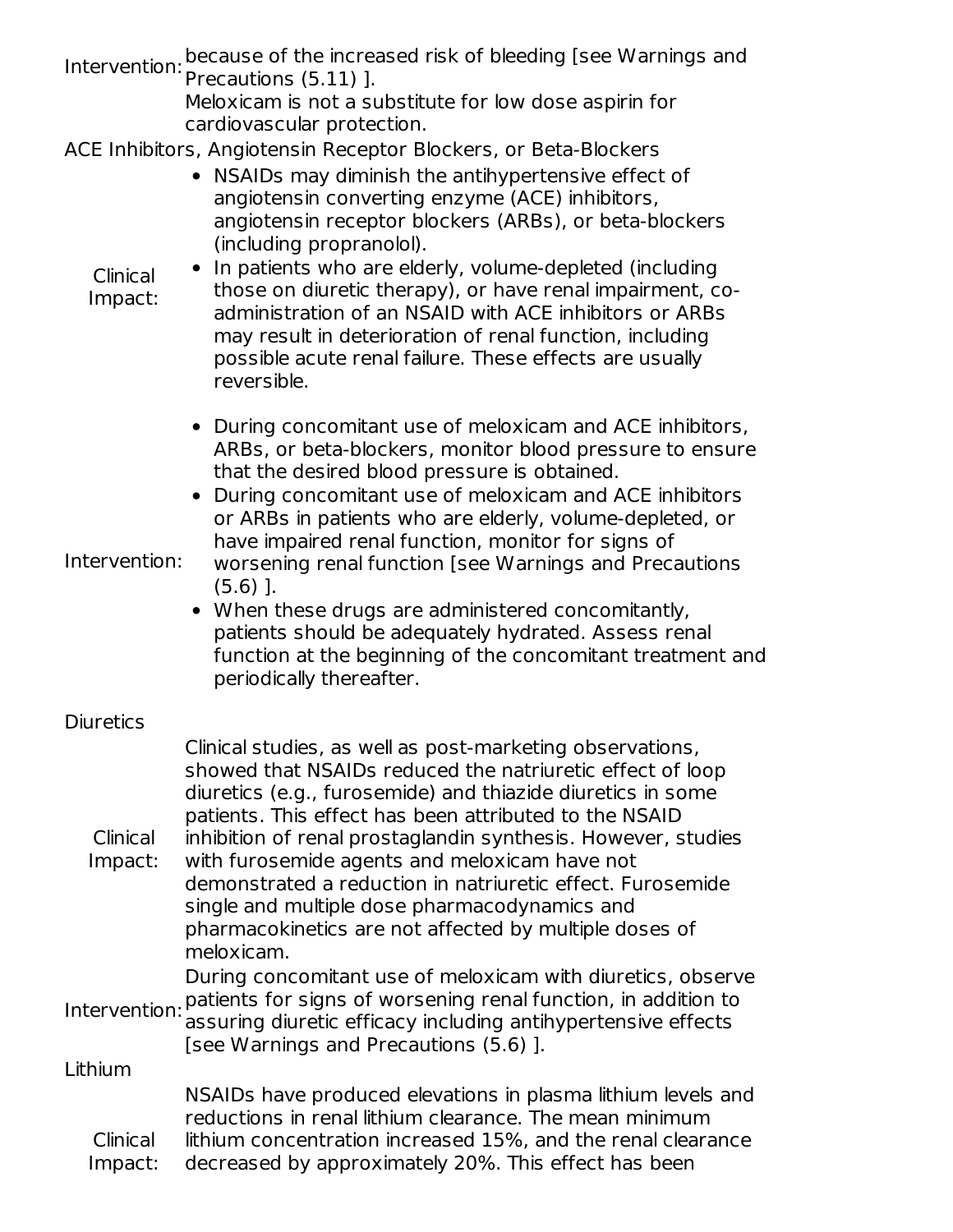|                               | attributed to NSAID inhibition of renal prostaglandin synthesis<br>[see Clinical Pharmacology (12.3)].                                                                                                                                                                                                                                                                                                                                                                                                                         |
|-------------------------------|--------------------------------------------------------------------------------------------------------------------------------------------------------------------------------------------------------------------------------------------------------------------------------------------------------------------------------------------------------------------------------------------------------------------------------------------------------------------------------------------------------------------------------|
|                               | During concomitant use of meloxicam and lithium, monitor                                                                                                                                                                                                                                                                                                                                                                                                                                                                       |
| Intervention:                 | patients for signs of lithium toxicity.                                                                                                                                                                                                                                                                                                                                                                                                                                                                                        |
| Methotrexate                  |                                                                                                                                                                                                                                                                                                                                                                                                                                                                                                                                |
| Clinical<br>Impact:           | Concomitant use of NSAIDs and methotrexate may increase<br>the risk for methotrexate toxicity (e.g., neutropenia,<br>thrombocytopenia, renal dysfunction).                                                                                                                                                                                                                                                                                                                                                                     |
| Intervention:                 | During concomitant use of meloxicam and methotrexate,<br>monitor patients for methotrexate toxicity.                                                                                                                                                                                                                                                                                                                                                                                                                           |
| Cyclosporine                  |                                                                                                                                                                                                                                                                                                                                                                                                                                                                                                                                |
| Clinical<br>Impact:           | Concomitant use of meloxicam and cyclosporine may increase<br>cyclosporine's nephrotoxicity.                                                                                                                                                                                                                                                                                                                                                                                                                                   |
| Intervention:                 | During concomitant use of meloxicam and cyclosporine,<br>monitor patients for signs of worsening renal function.                                                                                                                                                                                                                                                                                                                                                                                                               |
| <b>NSAIDs and Salicylates</b> |                                                                                                                                                                                                                                                                                                                                                                                                                                                                                                                                |
| Clinical<br>Impact:           | Concomitant use of meloxicam with other NSAIDs or<br>salicylates (e.g., diflunisal, salsalate) increases the risk of GI<br>toxicity, with little or no increase in efficacy [see Warnings and<br>Precautions (5.2) ].                                                                                                                                                                                                                                                                                                          |
| Intervention:                 | The concomitant use of meloxicam with other NSAIDs or<br>salicylates is not recommended.                                                                                                                                                                                                                                                                                                                                                                                                                                       |
| Pemetrexed                    |                                                                                                                                                                                                                                                                                                                                                                                                                                                                                                                                |
| Clinical<br>Impact:           | Concomitant use of meloxicam and pemetrexed may increase<br>the risk of pemetrexed-associated myelosuppression, renal,<br>and GI toxicity (see the pemetrexed prescribing information).                                                                                                                                                                                                                                                                                                                                        |
|                               | During concomitant use of meloxicam and pemetrexed, in<br>patients with renal impairment whose creatinine clearance<br>ranges from 45 to 79 mL/min, monitor for myelosuppression,<br>renal and GI toxicity. Patients taking meloxicam should<br>Intervention: interrupt dosing for at least five days before, the day of, and<br>two days following pemetrexed administration. In patients with<br>creatinine clearance below 45 mL/min, the concomitant<br>administration of meloxicam with pemetrexed is not<br>recommended. |

#### **Use in Specific Populations**

#### 8.1 Pregnancy

#### Risk Summary

Use of NSAIDs, including meloxicam, can cause premature closure of the fetal ductus arteriosus and fetal renal dysfunction leading to oligohydramnios and, in some cases, neonatal renal impairment. Because of these risks, limit dose and duration of meloxicam use between about 20 and 30 weeks of gestation, and avoid meloxicam use at about 30 weeks of gestation and later in pregnancy (see Clinical Considerations, Data).

Premature Closure of Fetal Ductus Arteriosus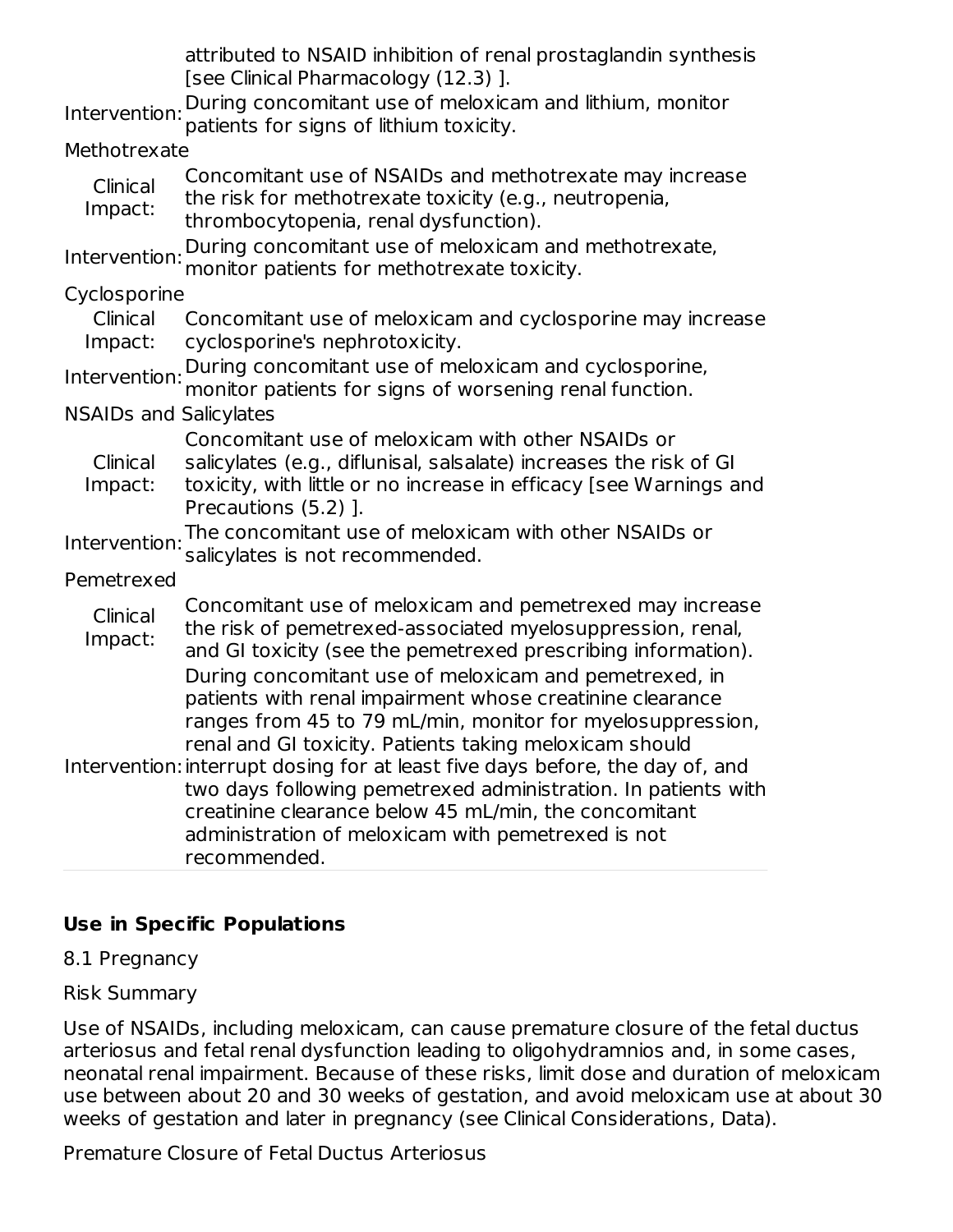Use of NSAIDs, including meloxicam, at about 30 weeks gestation or later in pregnancy increases the risk of premature closure of the fetal ductus arteriosus.

Oligohydramnios/Neonatal Renal Impairment

Use of NSAIDs at about 20 weeks gestation or later in pregnancy has been associated with cases of fetal renal dysfunction leading to oligohydramnios, and in some cases, neonatal renal impairment.

Data from observational studies regarding potential embryofetal risks of NSAID use in women in the first or second trimesters of pregnancy are inconclusive.

In animal reproduction studies, embryofetal death was observed in rats and rabbits treated during the period of organogenesis with meloxicam at oral doses equivalent to 0.65- and 6.5-times the maximum recommended human dose (MRHD) of meloxicam. Increased incidence of septal heart defects were observed in rabbits treated throughout embryogenesis with meloxicam at an oral dose equivalent to 78-times the MRHD. In preand post-natal reproduction studies, there was an increased incidence of dystocia, delayed parturition, and decreased offspring survival at 0.08-times MRHD of meloxicam. No teratogenic effects were observed in rats and rabbits treated with meloxicam during organogenesis at an oral dose equivalent to 2.6 and 26-times the MRHD [see Data].

Based on animal data, prostaglandins have been shown to have an important role in endometrial vascular permeability, blastocyst implantation, and decidualization. In animal studies, administration of prostaglandin synthesis inhibitors, such as meloxicam, resulted in increased pre- and post-implantation loss. Prostaglandins also have been shown to have an important role in fetal kidney development. In published animal studies, prostaglandin synthesis inhibitors have been reported to impair kidney development when administered at clinically relevant doses.

The estimated background risk of major birth defects and miscarriage for the indicated population(s) is unknown. All pregnancies have a background risk of birth defect, loss, or other adverse outcomes. In the U.S. general population, the estimated background risk of major birth defects and miscarriage in clinically recognized pregnancies is 2% to 4% and 15% to 20%, respectively.

Clinical Considerations

Fetal/Neonatal Adverse Reactions

Premature Closure of Fetal Ductus Arteriosus:

Avoid use of NSAIDs in women at about 30 weeks gestation and later in pregnancy, because NSAIDs, including meloxicam, can cause premature closure of the fetal ductus arteriosus (see Data).

Oligohydramnios/Neonatal Renal Impairment:

If an NSAID is necessary at about 20 weeks gestation or later in pregnancy, limit the use to the lowest effective dose and shortest duration possible. If meloxicam treatment extends beyond 48 hours, consider monitoring with ultrasound for oligohydramnios. If oligohydramnios occurs, discontinue meloxicam and follow up according to clinical practice (see Data).

Labor or Delivery

There are no studies on the effects of meloxicam during labor or delivery. In animal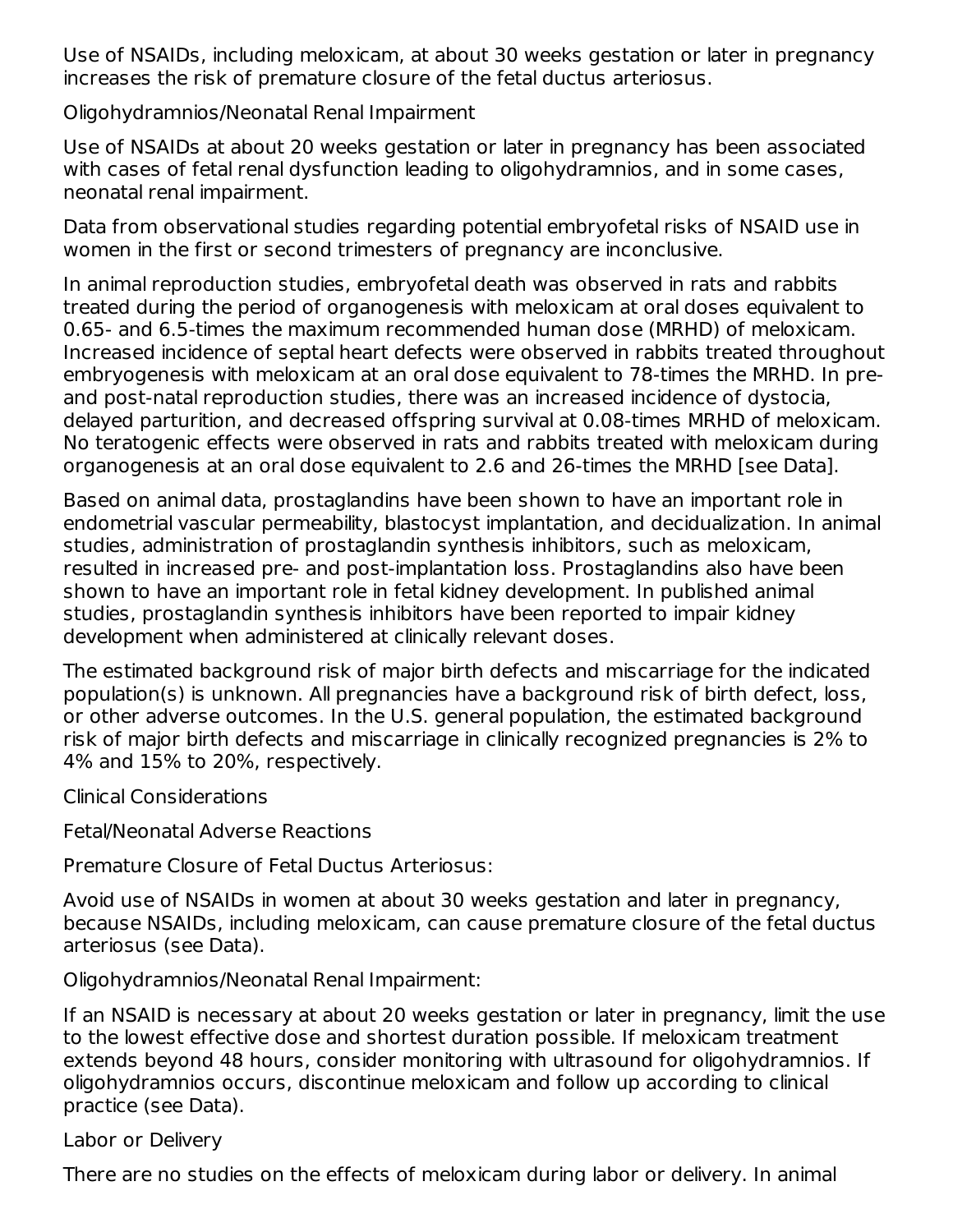studies, NSAIDs, including meloxicam, inhibit prostaglandin synthesis, cause delayed parturition, and increase the incidence of stillbirth.

Data

Human Data

Premature Closure of Fetal Ductus Arteriosus:

Published literature reports that the use of NSAIDs at about 30 weeks of gestation and later in pregnancy may cause premature closure of the fetal ductus arteriosus.

Oligohydramnios/Neonatal Renal Impairment:

Published studies and postmarketing reports describe maternal NSAID use at about 20 weeks gestation or later in pregnancy associated with fetal renal dysfunction leading to oligohydramnios, and in some cases, neonatal renal impairment. These adverse outcomes are seen, on average, after days to weeks of treatment, although oligohydramnios has been infrequently reported as soon as 48 hours after NSAID initiation. In many cases, but not all, the decrease in amniotic fluid was transient and reversible with cessation of the drug. There have been a limited number of case reports of maternal NSAID use and neonatal renal dysfunction without oligohydramnios, some of which were irreversible. Some cases of neonatal renal dysfunction required treatment with invasive procedures, such as exchange transfusion or dialysis.

Methodological limitations of these postmarketing studies and reports include lack of a control group; limited information regarding dose, duration, and timing of drug exposure; and concomitant use of other medications. These limitations preclude establishing a reliable estimate of the risk of adverse fetal and neonatal outcomes with maternal NSAID use. Because the published safety data on neonatal outcomes involved mostly preterm infants, the generalizability of certain reported risks to the full-term infant exposed to NSAIDs through maternal use is uncertain.

### Animal Data

Meloxicam was not teratogenic when administered to pregnant rats during fetal organogenesis at oral doses up to 4 mg/kg/day (2.6-fold greater than the MRHD of 15 mg of meloxicam based on BSA comparison). Administration of meloxicam to pregnant rabbits throughout embryogenesis produced an increased incidence of septal defects of the heart at an oral dose of 60 mg/kg/day (78-fold greater than the MRHD based on BSA comparison). The no effect level was 20 mg/kg/day (26-fold greater than the MRHD based on BSA conversion). In rats and rabbits, embryolethality occurred at oral meloxicam doses of 1 mg/kg/day and 5 mg/kg/day, respectively (0.65and 6.5-fold greater, respectively, than the MRHD based on BSA comparison) when administered throughout organogenesis.

Oral administration of meloxicam to pregnant rats during late gestation through lactation increased the incidence of dystocia, delayed parturition, and decreased offspring survival at meloxicam doses of 0.125 mg/kg/day or greater (0.08-times MRHD based on BSA comparison).

### 8.2 Lactation

### Risk Summary

There are no human data available on whether meloxicam is present in human milk, or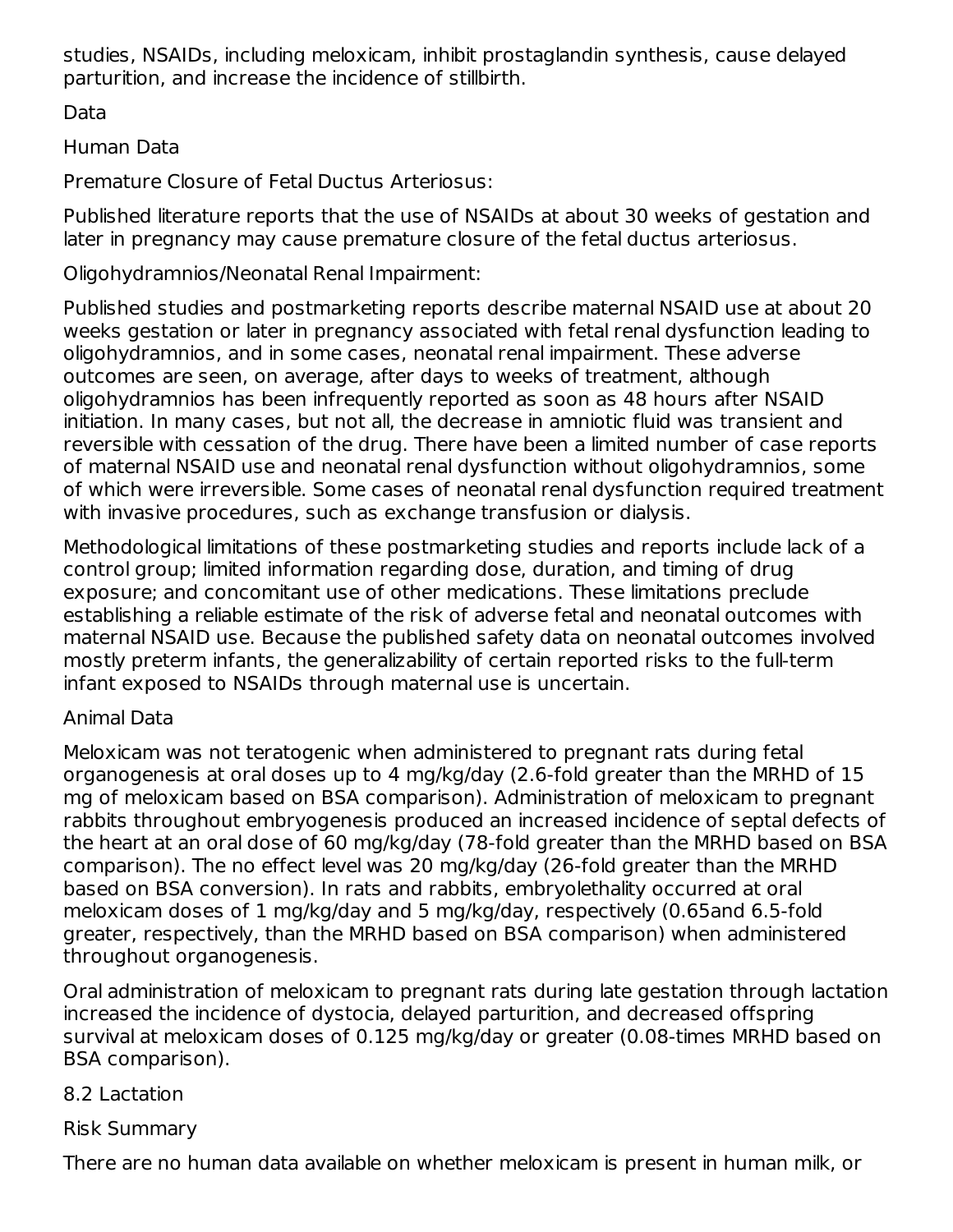on the effects on breastfed infants, or on milk production. The developmental and health benefits of breastfeeding should be considered along with the mother's clinical need for meloxicam and any potential adverse effects on the breastfed infant from the meloxicam or from the underlying maternal condition.

Data

Animal data

Meloxicam was present in the milk of lactating rats at concentrations higher than those in plasma.

8.3 Females and Males of Reproductive Potential

## Infertility Females

Based on the mechanism of action, the use of prostaglandin-mediated NSAIDs, including meloxicam, may delay or prevent rupture of ovarian follicles, which has been associated with reversible infertility in some women. Published animal studies have shown that administration of prostaglandin synthesis inhibitors has the potential to disrupt prostaglandin-mediated follicular rupture required for ovulation. Small studies in women treated with NSAIDs have also shown a reversible delay in ovulation. Consider withdrawal of NSAIDs, including meloxicam, in women who have difficulties conceiving or who are undergoing investigation of infertility.

## 8.4 Pediatric Use

The safety and effectiveness of meloxicam in pediatric JRA patients from 2 to 17 years of age has been evaluated in three clinical trials [see Dosage and Administration (2.3), Adverse Reactions (6.1) and Clinical Studies (14.2)].

## 8.5 Geriatric Use

Elderly patients, compared to younger patients, are at greater risk for NSAID associated serious cardiovascular, gastrointestinal, and/or renal adverse reactions. If the anticipated benefit for the elderly patient outweighs these potential risks, start dosing at the low end of the dosing range, and monitor patients for adverse effects [see Warnings and Precautions (5.1, 5.2, 5.3, 5.6, 5.14)].

## 8.6 Hepatic Impairment

No dose adjustment is necessary in patients with mild to moderate hepatic impairment. Patients with severe hepatic impairment have not been adequately studied. Since meloxicam is significantly metabolized in the liver and hepatotoxicity may occur, use meloxicam with caution in patients with hepatic impairment [see Warnings and Precautions (5.3) and Clinical Pharmacology (12.3)].

## 8.7 Renal Impairment

No dose adjustment is necessary in patients with mild to moderate renal impairment. Patients with severe renal impairment have not been studied. The use of meloxicam in subjects with severe renal impairment is not recommended. In patients on hemodialysis, meloxicam should not exceed 7.5 mg per day. Meloxicam is not dialyzable [see Dosage and Administration (2.1) and Clinical Pharmacology (12.3)].

## **Dosage and Administration Section**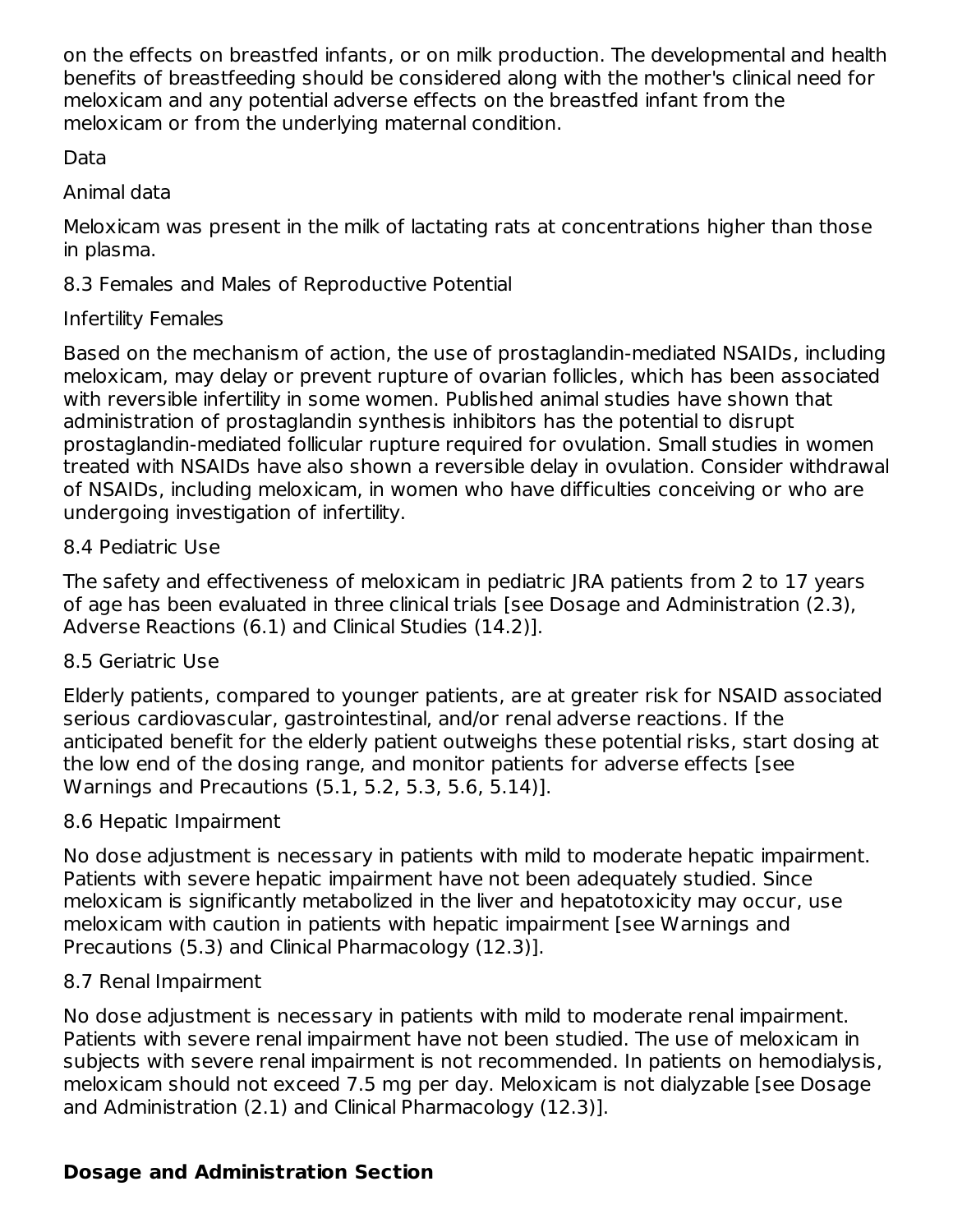### 2 DOSAGE AND ADMINISTRATION

#### 2.1 General Dosing Instructions

Carefully consider the potential benefits and risks of meloxicam tablets and other treatment options before deciding to use meloxicam tablets. Use the lowest effective dosage for the shortest duration consistent with individual patient treatment goals [see Warnings and Precautions (5)].

After observing the response to initial therapy with meloxicam tablets, adjust the dose to suit an individual patient's needs.

In adults, the maximum recommended daily oral dose of meloxicam tablets are 15 mg regardless of formulation. In patients with hemodialysis, a maximum daily dosage of 7.5 mg is recommended [see Use in Specific Populations (8.7) and Clinical Pharmacology (12.3)].

Meloxicam tablets may be taken without regard to timing of meals.

#### 2.2 Osteoarthritis

For the relief of the signs and symptoms of osteoarthritis the recommended starting and maintenance oral dose of meloxicam tablets is 7.5 mg once daily. Some patients may receive additional benefit by increasing the dose to 15 mg once daily.

### 2.3 Rheumatoid Arthritis

For the relief of the signs and symptoms of rheumatoid arthritis, the recommended starting and maintenance oral dose of meloxicam tablets is 7.5 mg once daily. Some patients may receive additional benefit by increasing the dose to 15 mg once daily.

2.4 Juvenile Rheumatoid Arthritis (JRA) Pauciarticular and Polyarticular Course

For the treatment of juvenile rheumatoid arthritis, the recommended oral dose of meloxicam tablets is 7.5 mg once daily in children who weigh ≥60 kg. There was no additional benefit demonstrated by increasing the dose above 7.5 mg in clinical trials.

Meloxicam tablets should not be used in children who weigh <60 kg.

2.5 Renal Impairment

The use of meloxicam in subjects with severe renal impairment is not recommended.

In patients on hemodialysis, the maximum dosage of meloxicam is 7.5 mg per day [see Clinical Pharmacology (12.3)].

2.6 Non-Interchangeability with Other Formulations of Meloxicam

Meloxicam tablets have not shown equivalent systemic exposure to other approved formulations of oral meloxicam. Therefore, meloxicam tablets are not interchangeable with other formulations of oral meloxicam product even if the total milligram strength is the same. Do not substitute similar dose strengths of meloxicam tablets with other formulations of oral meloxicam product.

## **Overdosage**

Symptoms following acute NSAID overdosages have been typically limited to lethargy,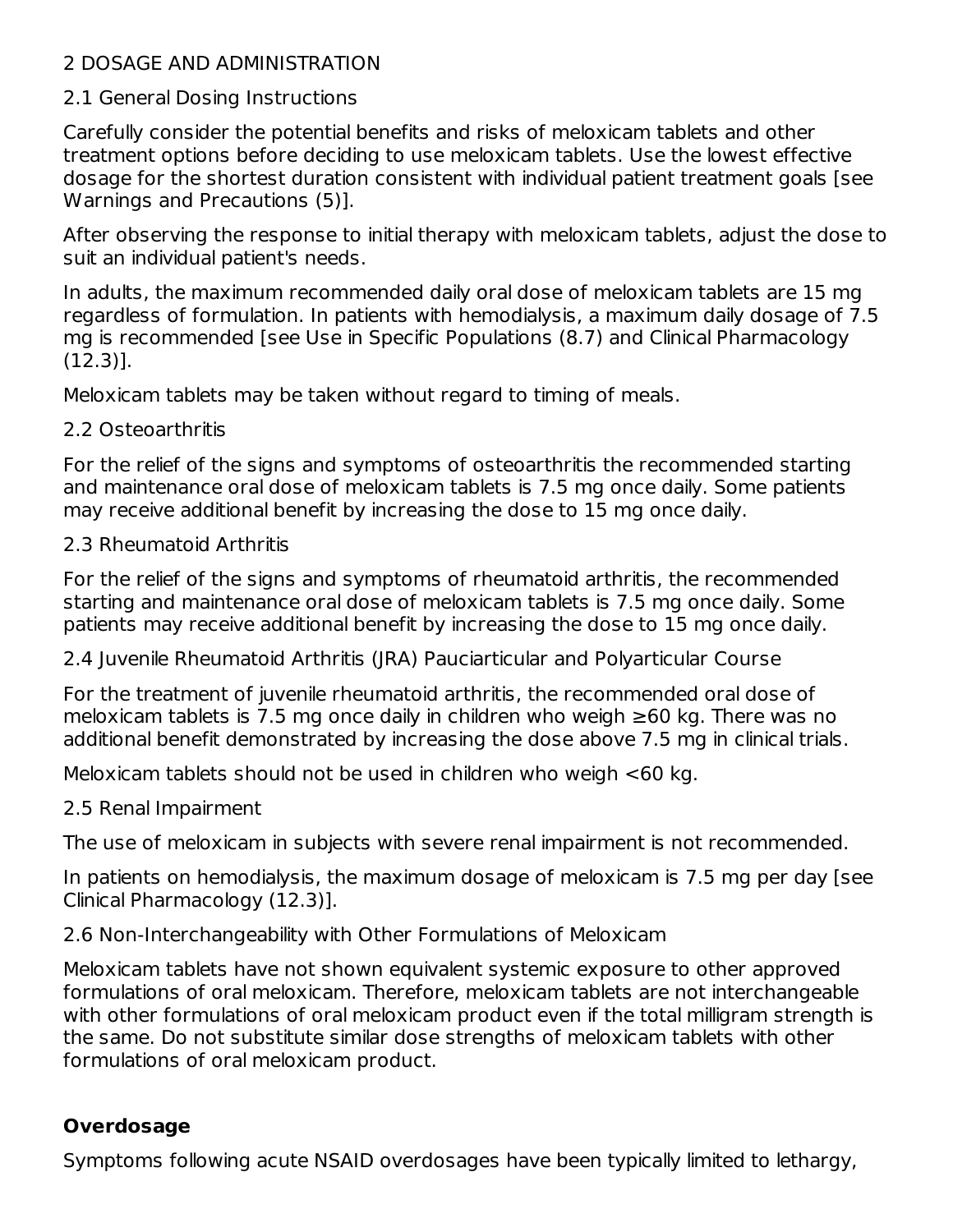drowsiness, nausea, vomiting, and epigastric pain, which have been generally reversible with supportive care. Gastrointestinal bleeding has occurred. Hypertension, acute renal failure, respiratory depression, and coma have occurred, but were rare [see Warnings and Precautions (5.1, 5.2, 5.4, 5.6)].

Manage patients with symptomatic and supportive care following an NSAID overdosage. There are no specific antidotes. Consider emesis and/or activated charcoal (60 to 100 grams in adults, 1 to 2 grams per kg of body weight in pediatric patients) and/or osmotic cathartic in symptomatic patients seen within four hours of ingestion or in patients with a large overdosage (5 to 10 times the recommended dosage). Forced diuresis, alkalinization of urine, hemodialysis, or hemoperfusion may not be useful due to high protein binding.

There is limited experience with meloxicam overdosage. Cholestyramine is known to accelerate the clearance of meloxicam. Accelerated removal of meloxicam by 4 g oral doses of cholestyramine given three times a day was demonstrated in a clinical trial. Administration of cholestyramine may be useful following an overdosage.

For additional information about overdosage treatment, call a poison control center (1- 800-222-1222).

# **Description**

Meloxicam is a nonsteroidal anti-inflammatory drug (NSAID). Each yellow meloxicam tablet contains 7.5 mg or 15 mg meloxicam for oral administration. Meloxicam is chemically designated as 4-hydroxy-2-methyl-N-(5-methyl-2-thiazolyl)-2H-1,2 benzothiazine-3-carboxamide-1,1-dioxide. The molecular weight is 351.4. Its empirical formula is C14H13N3O4S2 and it has the following structural formula.



Meloxicam, USP is a pale yellow powder, practically insoluble in water, slightly soluble in acetone, soluble in dimethylformamide, very slightly soluble in ethanol (96 %) and in methanol. Meloxicam has an apparent partition coefficient (log P)app  $= 0.1$  in noctanol/buffer pH 7.4. Meloxicam has pKa values of 1.1 and 4.2.

Each meloxicam tablet, USP intended for oral administration contains 7.5 mg or 15 mg of meloxicam. In addition, each tablet contains the following inactive ingredients: colloidal silicon dioxide, crospovidone, lactose monohydrate, magnesium stearate, microcrystalline cellulose, povidone and sodium citrate dihydrate.

### **Clinical Pharmacology**

12.1 Mechanism of Action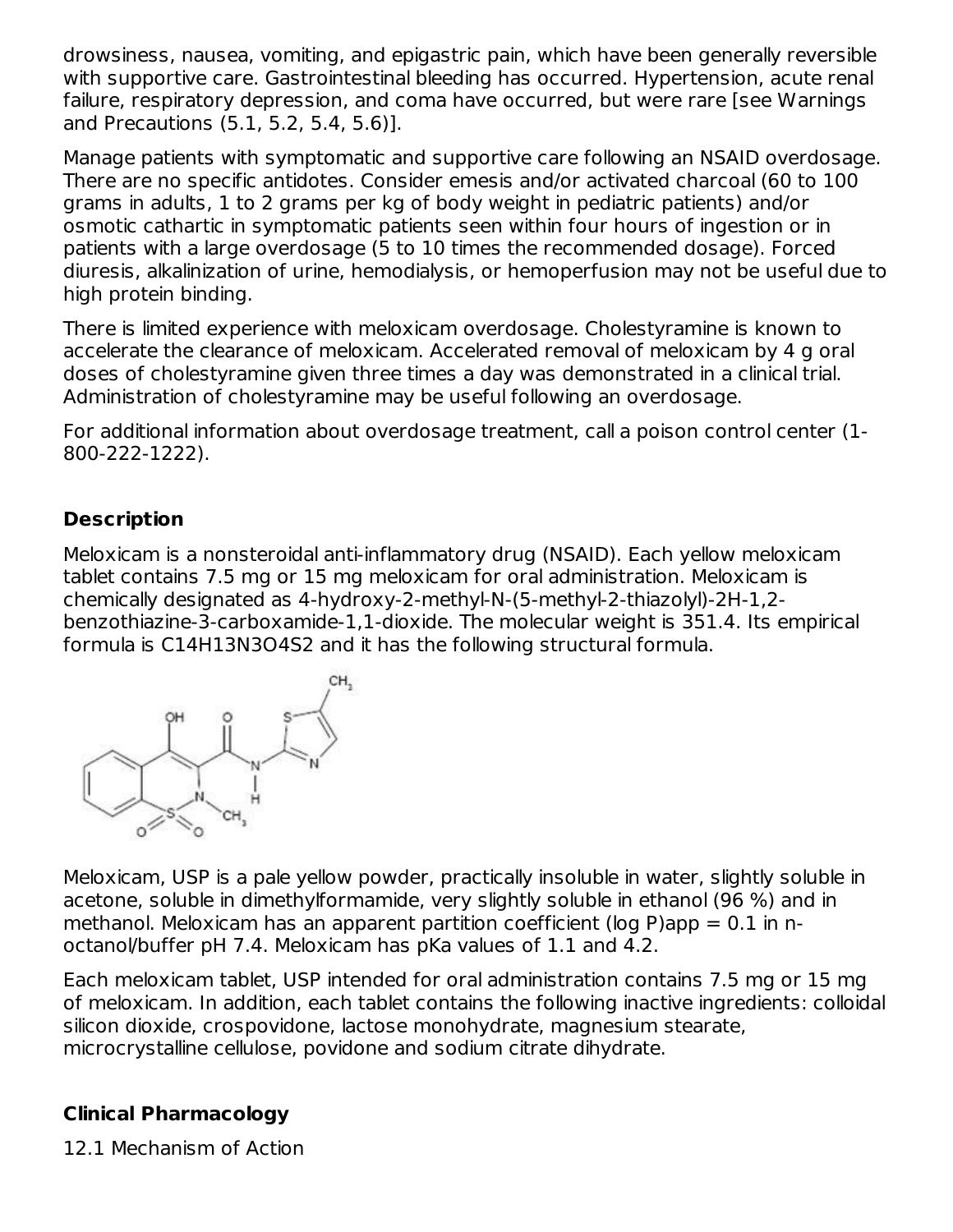Meloxicam has analgesic, anti-inflammatory, and antipyretic properties.

The mechanism of action of meloxicam, like that of other NSAIDs, is not completely understood but involves inhibition of cyclooxygenase (COX-1 and COX-2).

Meloxicam is a potent inhibitor of prostaglandin synthesis in vitro. Meloxicam concentrations reached during therapy have produced in vivo effects. Prostaglandins sensitize afferent nerves and potentiate the action of bradykinin in inducing pain in animal models. Prostaglandins are mediators of inflammation. Because meloxicam is an inhibitor of prostaglandin synthesis, its mode of action may be due to a decrease of prostaglandins in peripheral tissues.

#### 12.3 Pharmacokinetics

#### Absorption

The absolute bioavailability of meloxicam capsules was 89% following a single oral dose of 30 mg compared with 30 mg IV bolus injection. Following single intravenous doses, dose-proportional pharmacokinetics were shown in the range of 5 mg to 60 mg. After multiple oral doses the pharmacokinetics of meloxicam capsules were dose-proportional over the range of 7.5 mg to 15 mg. Mean Cmax was achieved within four to five hours after a 7.5 mg meloxicam tablet was taken under fasted conditions, indicating a prolonged drug absorption. With multiple dosing, steady-state concentrations were reached by Day 5. A second meloxicam concentration peak occurs around 12 to 14 hours post-dose suggesting biliary recycling.

Meloxicam oral suspension doses of 7.5 mg/5 mL and 15 mg/10 mL have been found to be bioequivalent to meloxicam 7.5 mg and 15 mg capsules, respectively. Meloxicam capsules have been shown to be bioequivalent to meloxicam tablets.

| Pharmacokinetic<br>Parameters<br>(% CV) | <b>Steady State</b> |                  |                  | Single<br>Dose   |                  |
|-----------------------------------------|---------------------|------------------|------------------|------------------|------------------|
|                                         | Healthy             | Elderly          | Elderly          | Renal            | Hepatic          |
|                                         | male adults         | males            | females          | failure          | insufficiency    |
|                                         | (Fed)2              | (Fed)2           | (Fed)2           | (Fasted)         | (Fasted)         |
|                                         | $7.5 \text{ mg}$    | 15 <sub>mg</sub> | 15 <sub>mg</sub> | 15 <sub>mg</sub> | 15 <sub>mg</sub> |
|                                         | tablets             | capsules         | capsules         | capsules         | capsules         |
| N                                       | 18                  | 5                | 8                | 12               | 12               |
| Cmax $[\mu g/mL]$                       | 1.05(20)            | 2.3(59)          | 3.2(24)          | 0.59(36)         | 0.84(29)         |
| tmax $[h]$                              | 4.9(8)              | 5(12)            | 6(27)            | 4(65)            | 10 (87)          |
| $t\frac{1}{2}$ [h]                      | 20.1(29)            | 21(34)           | 24 (34)          | 18 (46)          | 16 (29)          |
| $CL/f$ { $mL/min$ }                     | 8.8(29)             | 9.9(76)          | 5.1(22)          | 19 (43)          | 11 (44)          |
| $Vz/f4$ [L]                             | 14.7(32)            | 15 (42)          | 10 (30)          | 26 (44)          | 14 (29)          |

1 The parameter values in the table are from various studies

2 not under high fat conditions

3 Meloxicam tablets

 $4 \text{ Vz/f} = \text{Dose}/(\text{AUC} \cdot \text{Kel})$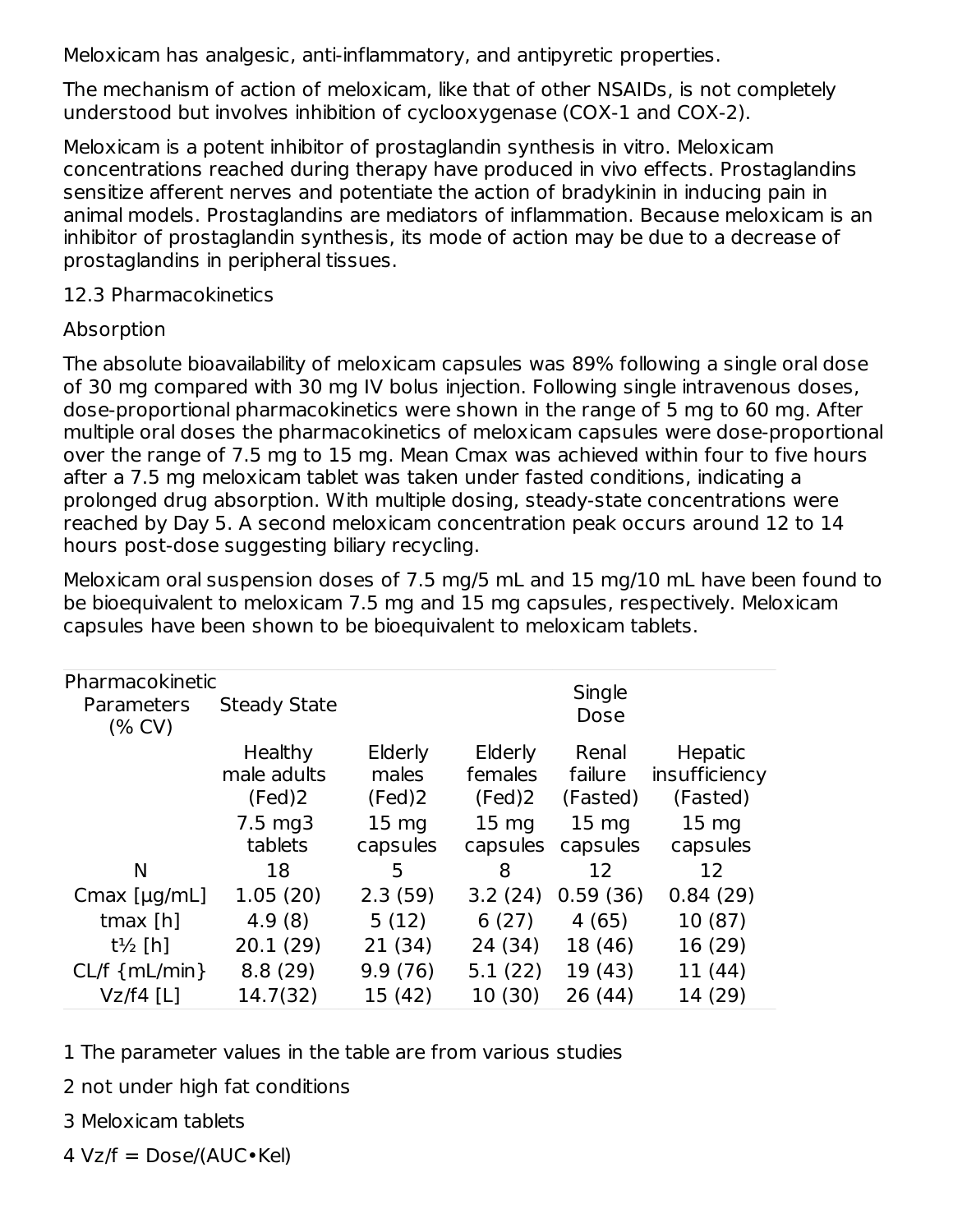### Food and Antacid Effects

Administration of meloxicam capsules following a high fat breakfast (75 g of fat) resulted in mean peak drug levels (i.e., Cmax) being increased by approximately 22% while the extent of absorption (AUC) was unchanged. The time to maximum concentration (Tmax) was achieved between 5 and 6 hours. In comparison, neither the AUC nor the Cmax values for meloxicam suspension were affected following a similar high fat meal, while mean Tmax values were increased to approximately 7 hours. No pharmacokinetic interaction was detected with concomitant administration of antacids. Based on these results, meloxicam can be administered without regard to timing of meals or concomitant administration of antacids.

### **Distribution**

The mean volume of distribution (Vss) of meloxicam is approximately 10 L. Meloxicam is  $\sim$ 99.4% bound to human plasma proteins (primarily albumin) within the therapeutic dose range. The fraction of protein binding is independent of drug concentration, over the clinically relevant concentration range, but decreases to  $\sim$ 99% in patients with renal disease. Meloxicam penetration into human red blood cells, after oral dosing, is less than 10%. Following a radiolabeled dose, over 90% of the radioactivity detected in the plasma was present as unchanged meloxicam.

Meloxicam concentrations in synovial fluid, after a single oral dose, range from 40% to 50% of those in plasma. The free fraction in synovial fluid is 2.5 times higher than in plasma, due to the lower albumin content in synovial fluid as compared to plasma. The significance of this penetration is unknown.

### **Elimination**

#### Metabolism

Meloxicam is extensively metabolized in the liver. Meloxicam metabolites include 5' carboxy meloxicam (60% of dose), from P-450 mediated metabolism formed by oxidation of an intermediate metabolite 5'-hydroxymethyl meloxicam which is also excreted to a lesser extent (9% of dose). In vitro studies indicate that CYP2C9 (cytochrome P450 metabolizing enzyme) plays an important role in this metabolic pathway with a minor contribution of the CYP3A4 isozyme. Patients' peroxidase activity is probably responsible for the other two metabolites which account for 16% and 4% of the administered dose, respectively. All the four metabolites are not known to have any in vivo pharmacological activity.

### Excretion

Meloxicam excretion is predominantly in the form of metabolites, and occurs to equal extents in the urine and feces. Only traces of the unchanged parent compound are excreted in the urine (0.2%) and feces (1.6%). The extent of the urinary excretion was confirmed for unlabeled multiple 7.5 mg doses: 0.5%, 6%, and 13% of the dose were found in urine in the form of meloxicam, and the 5'- hydroxymethyl and 5'-carboxy metabolites, respectively. There is significant biliary and/or enteral secretion of the drug. This was demonstrated when oral administration of cholestyramine following a single IV dose of meloxicam decreased the AUC of meloxicam by 50%.

The mean elimination half-life (t1/2) ranges from 15 hours to 20 hours. The elimination half-life is constant across dose levels indicating linear metabolism within the therapeutic dose range. Plasma clearance ranges from 7 to 9 mL/min.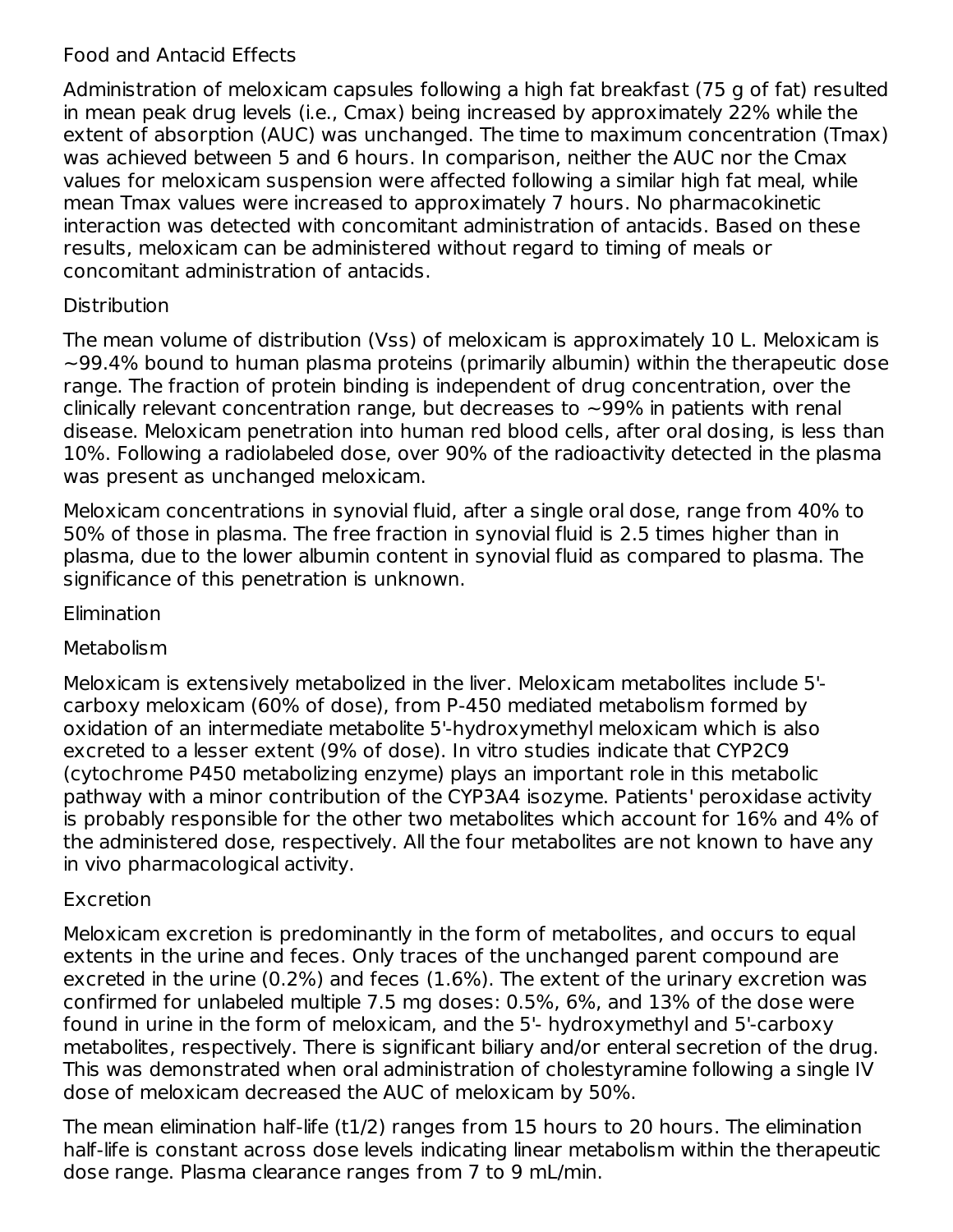#### Specific Populations

Pediatric After single (0.25 mg/kg) dose administration and after achieving steady state (0.375 mg/kg/day), there was a general trend of approximately 30% lower exposure in younger patients (2 to 6 years old) as compared to the older patients (7 to 16 years old). The older patients had meloxicam exposures similar (single dose) or slightly reduced (steady state) to those in the adult patients, when using AUC values normalized to a dose of 0.25 mg/kg [see Dosage and Administration (2.4)]. The meloxicam mean (SD) elimination half-life was 15.2 (10.1) and 13.0 hours (3.0) for the 2 to 6 year old patients, and 7 to 16 year old patients, respectively.

In a covariate analysis, utilizing population pharmacokinetics body-weight, but not age, was the single predictive covariate for differences in the meloxicam apparent oral plasma clearance. The body-weight normalized apparent oral clearance values were adequate predictors of meloxicam exposure in pediatric patients.

The pharmacokinetics of meloxicam in pediatric patients under 2 years of age have not been investigated.

#### Geriatric

Elderly males ( $\geq$  65 years of age) exhibited meloxicam plasma concentrations and steady-state pharmacokinetics similar to young males. Elderly females ( $\geq 65$  years of age) had a 47% higher AUCss and 32% higher Cmax,ss as compared to younger females ( $\leq$  55 years of age) after body weight normalization. Despite the increased total concentrations in the elderly females, the adverse event profile was comparable for both elderly patient populations. A smaller free fraction was found in elderly female patients in comparison to elderly male patients.

#### Sex

Young females exhibited slightly lower plasma concentrations relative to young males. After single doses of 7.5 mg meloxicam, the mean elimination half-life was 19.5 hours for the female group as compared to 23.4 hours for the male group. At steady state, the data were similar (17.9 hours vs 21.4 hours). This pharmacokinetic difference due to gender is likely to be of little clinical importance. There was linearity of pharmacokinetics and no appreciable difference in the Cmax or Tmax across genders.

#### Hepatic Impairment

Following a single 15 mg dose of meloxicam there was no marked difference in plasma concentrations in patients with mild (Child-Pugh Class I) or moderate (Child-Pugh Class II) hepatic impairment compared to healthy volunteers. Protein binding of meloxicam was not affected by hepatic impairment. No dosage adjustment is necessary in patients with mild to moderate hepatic impairment. Patients with severe hepatic impairment (Child-Pugh Class III) have not been adequately studied [see Warnings and Precautions (5.3) and Use in Specific Populations (8.6)].

#### Renal Impairment

Meloxicam pharmacokinetics have been investigated in subjects with mild and moderate renal impairment. Total drug plasma concentrations of meloxicam decreased and total clearance of meloxicam increased with the degree of renal impairment while free AUC values were similar in all groups. The higher meloxicam clearance in subjects with renal impairment may be due to increased fraction of unbound meloxicam which is available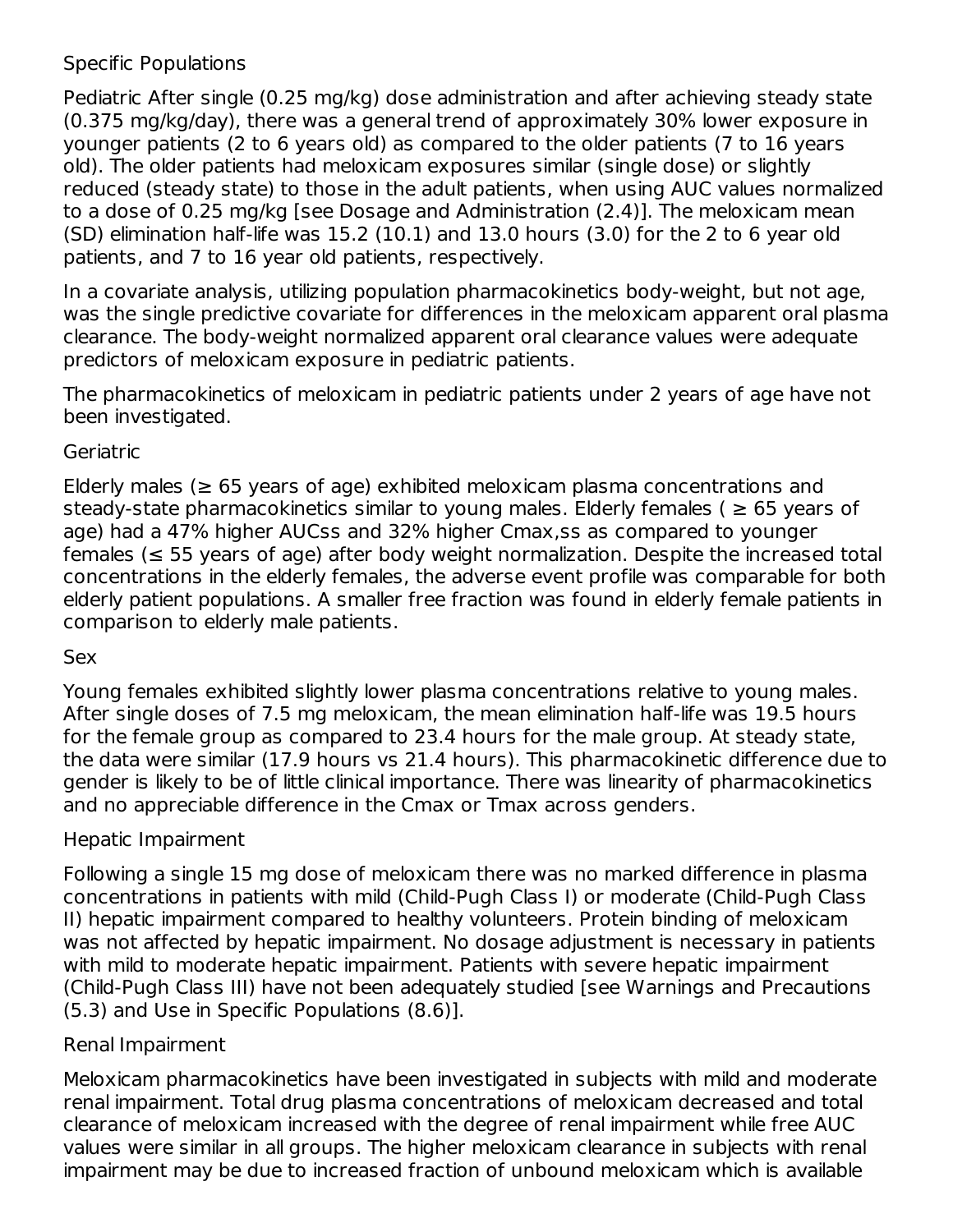for hepatic metabolism and subsequent excretion. No dosage adjustment is necessary in patients with mild to moderate renal impairment. Patients with severe renal impairment have not been adequately studied. The use of meloxicam in subjects with severe renal

impairment is not recommended [see Dosage and Administration (2.5), Warnings and Precautions (5.6) and Use in Specific Populations (8.7)].

### **Hemodialysis**

Following a single dose of meloxicam, the free Cmax plasma concentrations were higher in patients with renal failure on chronic hemodialysis (1% free fraction) in comparison to healthy volunteers (0.3% free fraction). Hemodialysis did not lower the total drug concentration in plasma; therefore, additional doses are not necessary after hemodialysis. Meloxicam is not dialyzable [see Dosage and Administration (2.1), and Use in Specific Populations (8.7)].

### Drug Interaction Studies

## Aspirin:

When NSAIDs were administered with aspirin, the protein binding of NSAIDs were reduced, although the clearance of free NSAID was not altered. When meloxicam is administered with aspirin (1000 mg three times daily) to healthy volunteers, it tended to increase the AUC (10%) and Cmax (24%) of meloxicam. The clinical significance of this interaction is not known. See Table 3 for clinically significant drug interactions of NSAIDs with aspirin [see Drug Interactions (7)].

### Cholestyramine

Pretreatment for four days with cholestyramine significantly increased the clearance of meloxicam by 50%. This resulted in a decrease in t1/2, from 19.2 hours to 12.5 hours, and a 35% reduction in AUC. This suggests the existence of a recirculation pathway for meloxicam in the gastrointestinal tract. The clinical relevance of this interaction has not been established.

### Cimetidine

Concomitant administration of 200 mg cimetidine four times daily did not alter the singledose pharmacokinetics of 30 mg meloxicam.

### Digoxin

Meloxicam 15 mg once daily for 7 days did not alter the plasma concentration profile of digoxin after β-acetyldigoxin administration for 7 days at clinical doses.

In vitro testing found no protein binding drug interaction between digoxin and meloxicam.

### Lithium

In a study conducted in healthy subjects, mean pre-dose lithium concentration and AUC were increased by 21% in subjects receiving lithium doses ranging from 804 to 1072 mg twice daily with meloxicam 15 mg QD every day as compared to subjects receiving lithium alone [see Drug Interactions (7)].

### Methotrexate

A study in 13 rheumatoid arthritis (RA) patients evaluated the effects of multiple doses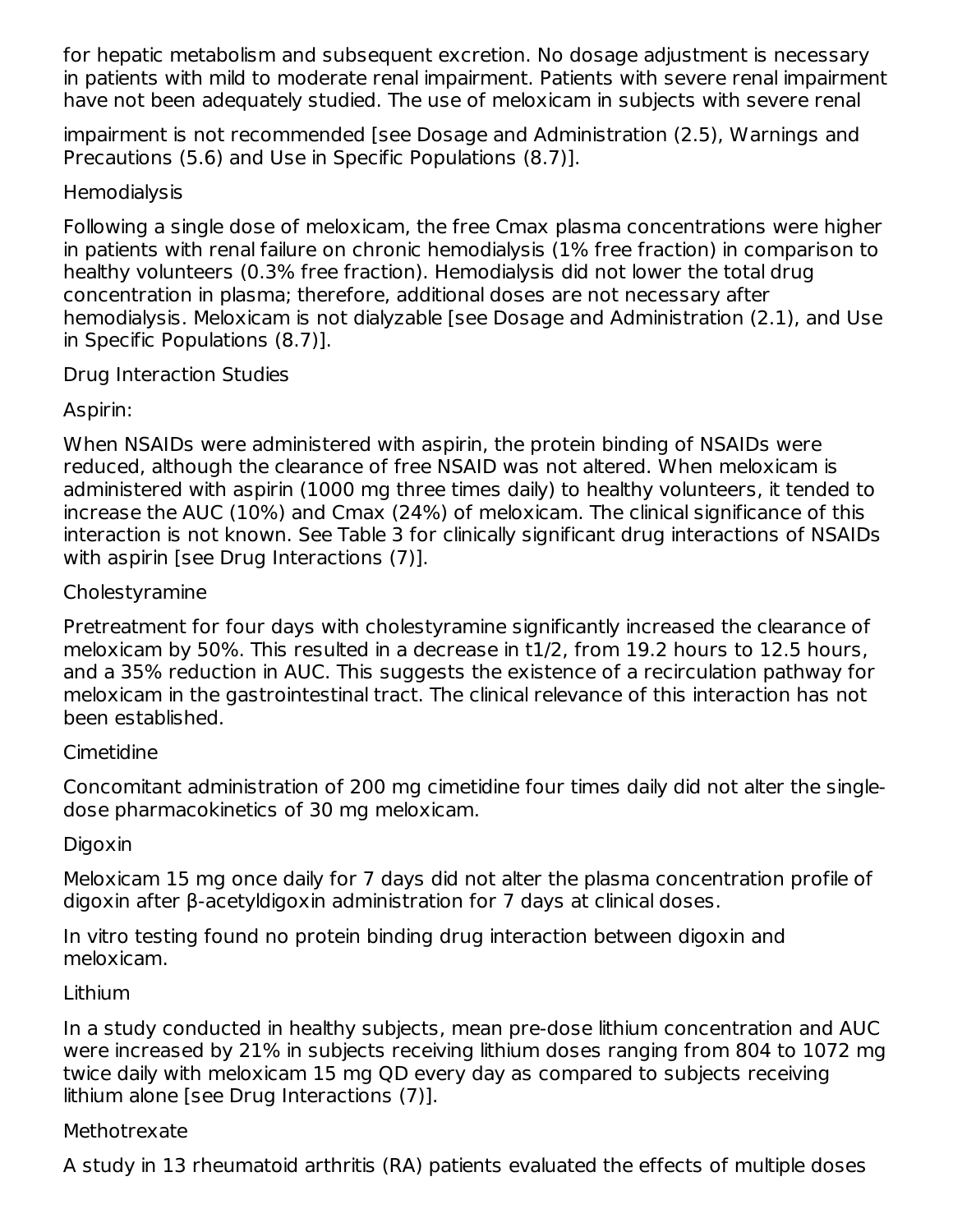of meloxicam on the pharmacokinetics of methotrexate taken once weekly. Meloxicam did not have a significant effect on the pharmacokinetics of single doses of methotrexate. In vitro, methotrexate did not displace meloxicam from its human serum binding sites [see Drug Interactions (7)].

### Warfarin

The effect of meloxicam on the anticoagulant effect of warfarin was studied in a group of healthy subjects receiving daily doses of warfarin that produced an INR (International Normalized Ratio) between 1.2 and 1.8. In these subjects, meloxicam did not alter warfarin pharmacokinetics and the average anticoagulant effect of warfarin as determined by prothrombin time. However, one subject showed an increase in INR from 1.5 to 2.1. Caution should be used when administering meloxicam with warfarin since patients on warfarin may experience changes in INR and an increased risk of bleeding complications when a new medication is introduced [see Drug Interactions (7)].

## **Non Clinical Toxicology Section**

13.1 Carcinogenesis, Mutagenesis, Impairment of Fertility

## Carcinogenesis

There was no increase in tumor incidence in long-term carcinogenicity studies in rats (104 weeks) and mice (99 weeks) administered meloxicam at oral doses up to 0.8 mg/kg/day in rats and up to 8.0 mg/kg/day in mice (up to 0.5-and 2.6-times, respectively, the maximum recommended human dose [MRHD] of 15 mg/day meloxicam based on body surface area [BSA] comparison).

### Mutagenesis

Meloxicam was not mutagenic in an Ames assay, or clastogenic in a chromosome aberration assay with human lymphocytes and an in vivo micronucleus test in mouse bone marrow.

### Impairment of Fertility

Meloxicam did not impair male and female fertility in rats at oral doses up to 9 mg/kg/day in males and 5 mg/kg/day in females (up to 5.8- and 3.2-times greater, respectively, than the MRHD based on BSA comparison).

## **Clinical Studies**

# 14.1 Osteoarthritis and Rheumatoid Arthritis

The use of meloxicam for the treatment of the signs and symptoms of osteoarthritis of the knee and hip was evaluated in a 12-week, double-blind, controlled trial. meloxicam (3.75 mg, 7.5 mg, and 15 mg daily) was compared to placebo. The four primary endpoints were investigator's global assessment, patient global assessment, patient pain assessment, and total WOMAC score (a self-administered questionnaire addressing pain, function, and stiffness). Patients on meloxicam 7.5 mg daily and meloxicam 15 mg daily showed significant improvement in each of these endpoints compared with placebo.

The use of meloxicam for the management of signs and symptoms of osteoarthritis was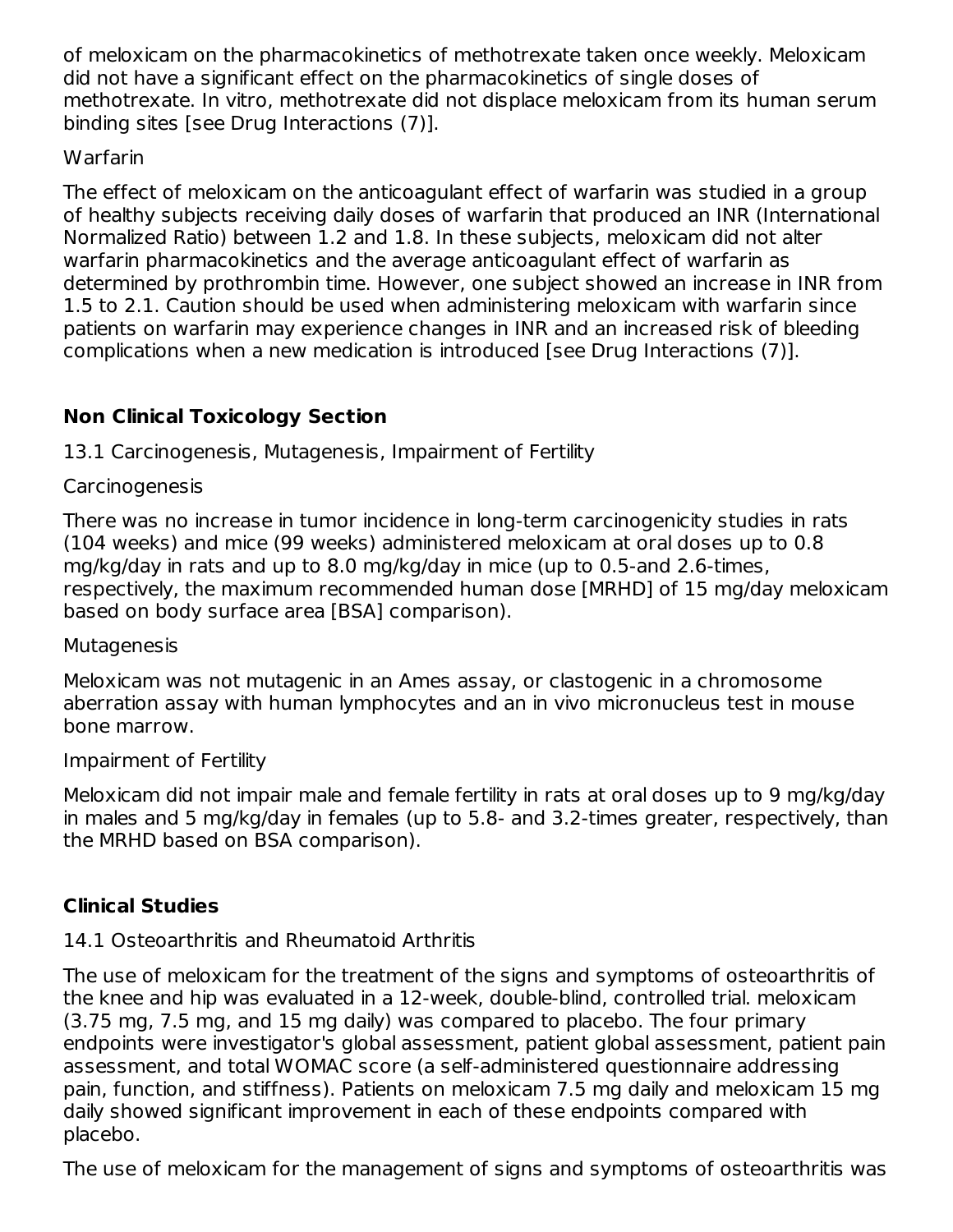evaluated in six double-blind, active-controlled trials outside the U.S. ranging from 4 weeks' to 6 months' duration. In these trials, the efficacy of meloxicam, in doses of 7.5 mg/day and 15 mg/day, was comparable to piroxicam 20 mg/day and diclofenac SR 100 mg/day and consistent with the efficacy seen in the U.S. trial.

The use of meloxicam for the treatment of the signs and symptoms of rheumatoid arthritis was evaluated in a 12-week, double-blind, controlled multinational trial. meloxicam (7.5 mg, 15 mg, and 22.5 mg daily) was compared to placebo. The primary endpoint in this study was the ACR20 response rate, a composite measure of clinical, laboratory, and functional measures of RA response. Patients receiving meloxicam 7.5 mg and 15 mg daily showed significant improvement in the primary endpoint compared with placebo. No incremental benefit was observed with the 22.5 mg dose compared to the 15 mg dose.

14.2 Juvenile Rheumatoid Arthritis (JRA) Pauciarticular and Polyarticular Course

The use of meloxicam for the treatment of the signs and symptoms of pauciarticular or polyarticular course Juvenile Rheumatoid Arthritis in patients 2 years of age and older was evaluated in two 12-week, double-blind, parallel-arm, active-controlled trials.

Both studies included three arms: naproxen and two doses of meloxicam. In both studies, meloxicam dosing began at 0.125 mg/kg/day (7.5 mg maximum) or 0.25 mg/kg/day (15 mg maximum), and naproxen dosing began at 10 mg/kg/day. One study used these doses throughout the 12-week dosing period, while the other incorporated a titration after 4 weeks to doses of 0.25 mg/kg/day and 0.375 mg/kg/day (22.5 mg maximum) of meloxicam and 15 mg/kg/day of naproxen.

The efficacy analysis used the ACR Pediatric 30 responder definition, a composite of parent and investigator assessments, counts of active joints and joints with limited range of motion, and erythrocyte sedimentation rate. The proportion of responders were similar in all three groups in both studies, and no difference was observed between the meloxicam dose groups.

## **Indications and Usage Section**

1 INDICATIONS AND USAGE

1.1 Osteoarthritis (OA)

Meloxicam tablets are indicated for relief of the signs and symptoms of osteoarthritis [see Clinical Studies (14.1)].

1.2 Rheumatoid Arthritis (RA)

Meloxicam tablets are indicated for relief of the signs and symptoms of rheumatoid arthritis [see Clinical Studies (14.1)].

1.3 Juvenile Rheumatoid Arthritis (JRA) Pauciarticular and Polyarticular Course

Meloxicam tablets are indicated for relief of the signs and symptoms of pauciarticular or polyarticular course Juvenile Rheumatoid Arthritis in patients who weigh ≥60 kg [see Dosage and Administration (2.4) and Clinical Studies (14.2)].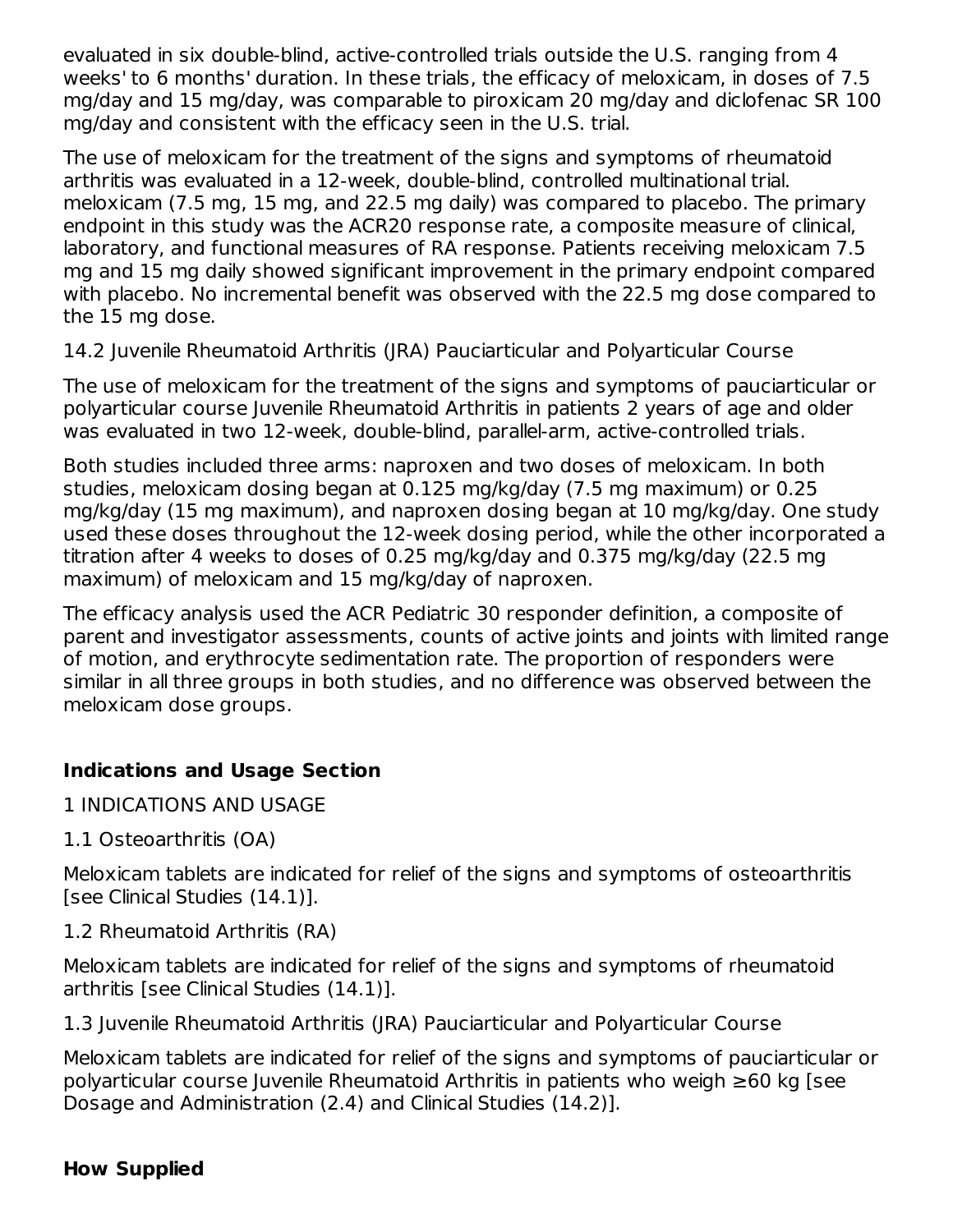Meloxicam Tablets USP, 15 mg are yellow, round-shaped, flat beveled edge, uncoated tablet debossed with 'ZC' and '26' on one side and plain on other side and are supplied as follows:

NDC 80425-0045-01 in bottles of 30 tablets

NDC 80425-0045-02 in bottles of 60 tablets

Storage

Store at 20° to 25° C (68° to 77° F) [see USP Controlled Room Temperature]. Keep meloxicam tablets in a dry place.

Dispense tablets in a tight container.

Keep this and all medications out of the reach of children.

## **Patient Counseling Information**

Advise the patient to read the FDA-approved patient labeling (Medication Guide) that accompanies each prescription dispensed.

Inform patients, families or their caregivers of the following information before initiating therapy with an NSAID and periodically during the course of ongoing therapy.

Cardiovascular Thrombotic Events

Advise patients to be alert for the symptoms of cardiovascular thrombotic events, including chest pain, shortness of breath, weakness, or slurring of speech, and to report any of these symptoms to their healthcare provider immediately [see Warnings and Precautions (5.1)].

Gastrointestinal Bleeding, Ulceration, and Perforation

Advise patients to report symptoms of ulcerations and bleeding, including epigastric pain, dyspepsia, melena, and hematemesis to their healthcare provider. In the setting of concomitant use of low-dose aspirin for cardiac prophylaxis, inform patients of the increased risk for the signs and symptoms of GI bleeding [see Warnings and Precautions (5.2)].

### **Hepatotoxicity**

Inform patients of the warning signs and symptoms of hepatotoxicity (e.g., nausea, fatigue, lethargy, diarrhea, pruritus, jaundice, right upper quadrant tenderness, and "flulike" symptoms). If these occur, instruct patients to stop meloxicam and seek immediate medical therapy [see Warnings and Precautions (5.3)].

### Heart Failure and Edema

Advise patients to be alert for the symptoms of congestive heart failure including shortness of breath, unexplained weight gain, or edema and to contact their healthcare provider if such symptoms occur [see Warnings and Precautions (5.5)].

### Anaphylactic Reactions

Inform patients of the signs of an anaphylactic reaction (e.g., difficulty breathing, swelling of the face or throat). Instruct patients to seek immediate emergency help if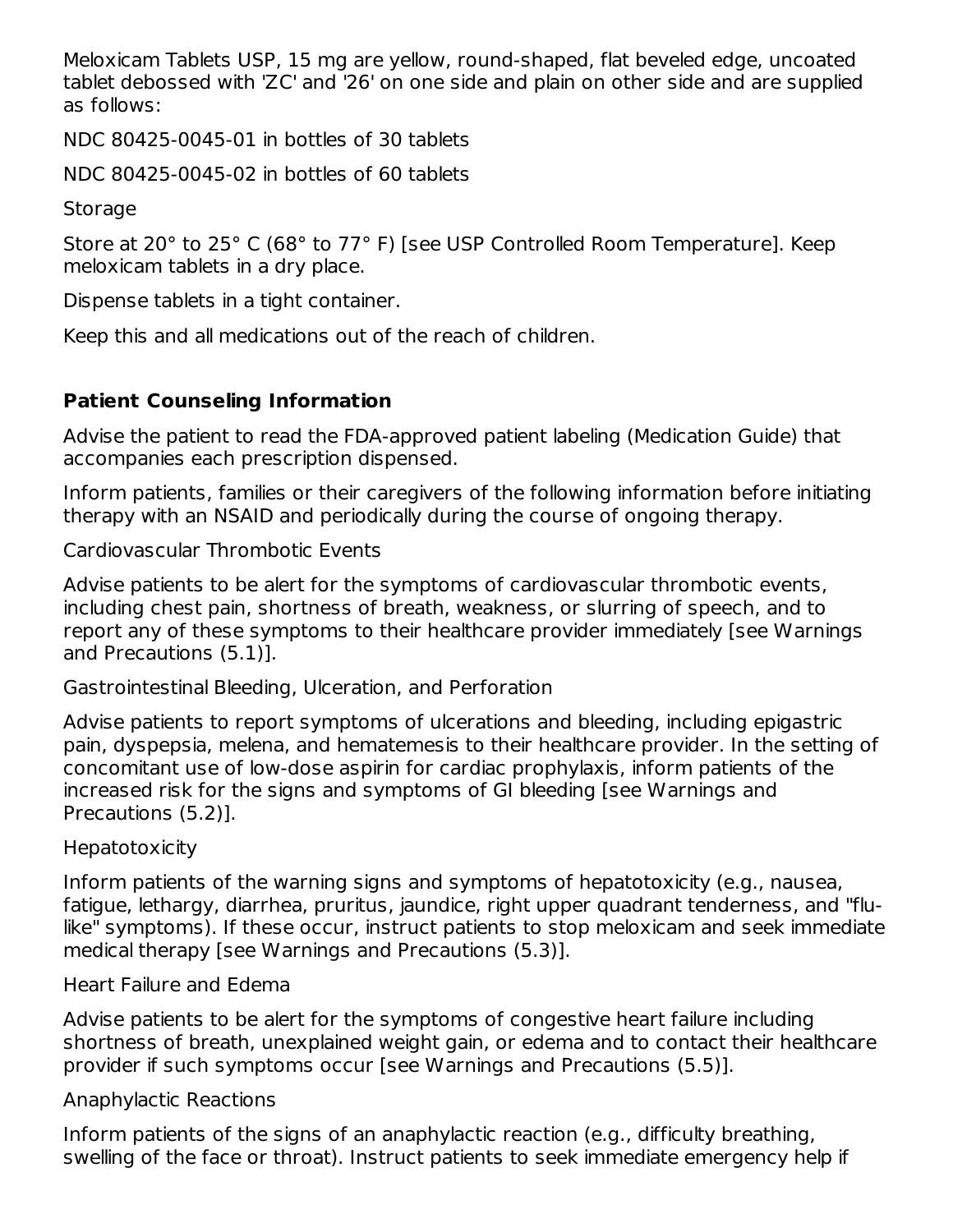these occur [see Contraindications (4) and Warnings and Precautions (5.7)].

Serious Skin Reactions

Advise patients to stop meloxicam immediately if they develop any type of rash and to contact their healthcare provider as soon as possible [see Warnings and Precautions (5.9)].

Female Fertility

Advise females of reproductive potential who desire pregnancy that NSAIDs, including meloxicam, may be associated with a reversible delay in ovulation [see Use in Specific Populations (8.3)].

#### Fetal Toxicity

Inform pregnant women to avoid use of meloxicam and other NSAIDs starting at 30 weeks gestation because of the risk of the premature closing of the fetal ductus arteriosus. If treatment with meloxicam is needed for a pregnant woman between about 20 to 30 weeks gestation, advise her that she may need to be monitored for oligohydramnios, if treatment continues for longer than 48 hours [see Warnings and Precautions (5.11) and Use in Specific Populations (8.1)].

Avoid Concomitant Use of NSAIDs

Inform patients that the concomitant use of meloxicam with other NSAIDs or salicylates (e.g., diflunisal, salsalate) is not recommended due to the increased risk of gastrointestinal toxicity, and little or no increase in efficacy [see Warnings and Precautions (5.2) and Drug Interactions (7)]. Alert patients that NSAIDs may be present in "over the counter" medications for treatment of colds, fever, or insomnia.

Use of NSAIDs and Low-Dose Aspirin

Inform patients not to use low-dose aspirin concomitantly with meloxicam until they talk to their healthcare provider [see Drug Interactions (7)].

\*Kayexalate is a registered trademark of Sanofi-Aventis

Please address medical inquiries to, (MedicalAffairs@zydususa.com) Tel.: 1-877-993- 8779.

Medication Guide available at www.zydususa.com/medguides or call 1-877-993-8779.

### **Medication Guide Section**

MEDICATION GUIDE

Medication Guide for Nonsteroidal Anti-inflammatory Drugs (NSAIDs)

What is the most important information I should know about medicines called

Nonsteroidal Anti-inflammatory Drugs (NSAIDs)?

NSAIDs can cause serious side effects, including:

Increased risk of a heart attack or stroke that can lead to death . This risk may happen early in treatment and may increase:

o with increasing doses of NSAIDs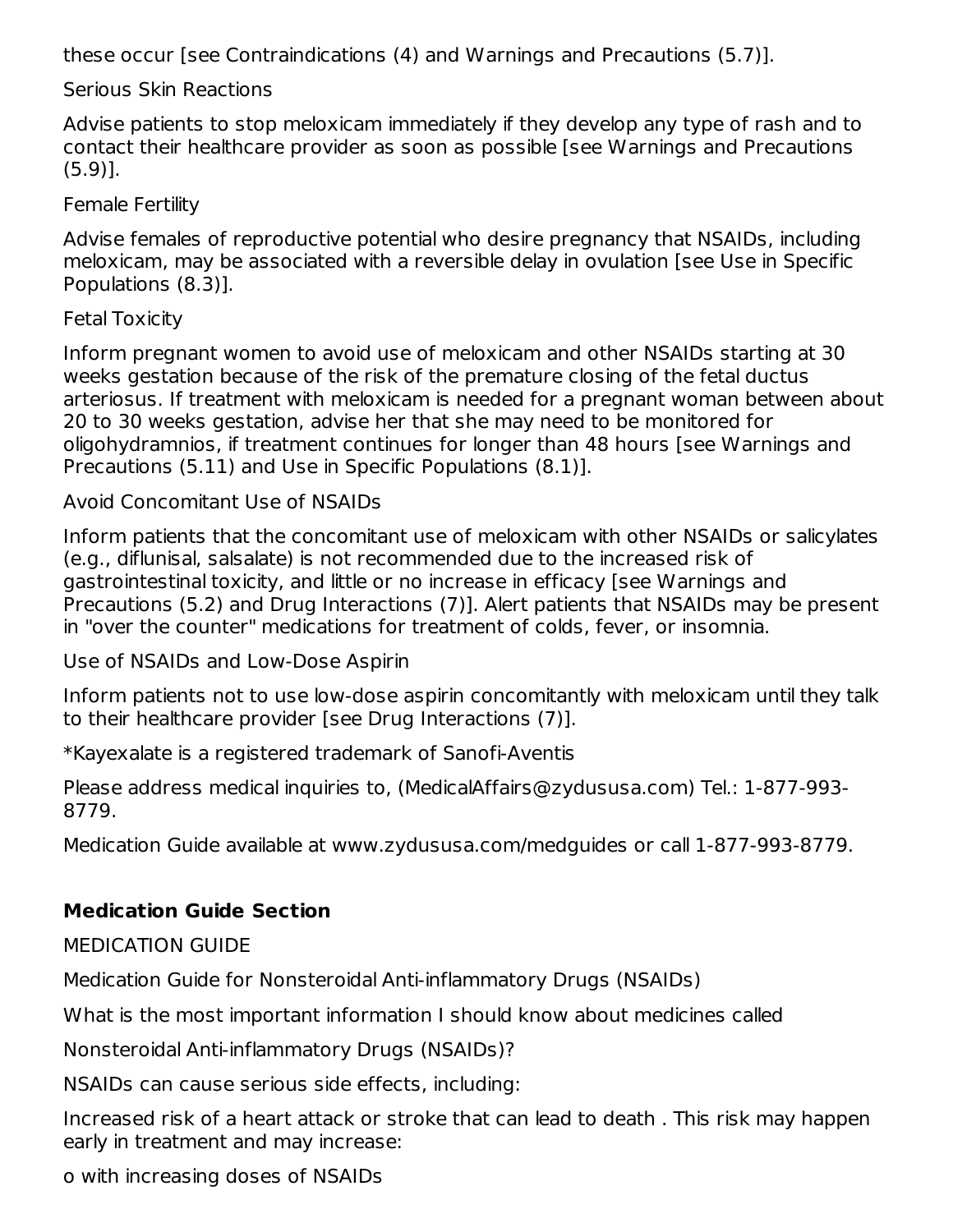o with longer use of NSAIDs

Do not take NSAIDs right before or after a heart surgery called a "coronary artery

bypass graft (CABG)."

Avoid taking NSAIDs after a recent heart attack, unless your healthcare provider tells you to. You may have an increased risk of another heart attack if you take NSAIDs after a recent heart attack.

Increased risk of bleeding, ulcers, and tears (perforation) of the esophagus (tube leading from the mouth to the stomach), stomach and intestines:

o anytime during use

o without warning symptoms

o that may cause death

The risk of getting an ulcer or bleeding increases with:

o past history of stomach ulcers, or stomach or intestinal bleeding with use of

NSAIDs

o taking medicines called "corticosteroids", "anticoagulants", "SSRIs", or "SNRIs"

o increasing doses of NSAIDs

- o older age
- o longer use of NSAIDs
- o poor health o smoking
- o advanced liver disease
- o drinking alcohol
- o bleeding problems

NSAIDs should only be used:

- o exactly as prescribed
- o at the lowest dose possible for your treatment
- o for the shortest time needed

What are NSAIDs?

NSAIDs are used to treat pain and redness, swelling, and heat (inflammation) from medical conditions such as different types of arthritis, menstrual cramps, and other types of short-term pain.

Who should not take NSAIDs?

Do not take NSAIDs:

if you have had an asthma attack, hives, or other allergic reaction with aspirin or any other NSAIDs.

right before or after heart bypass surgery.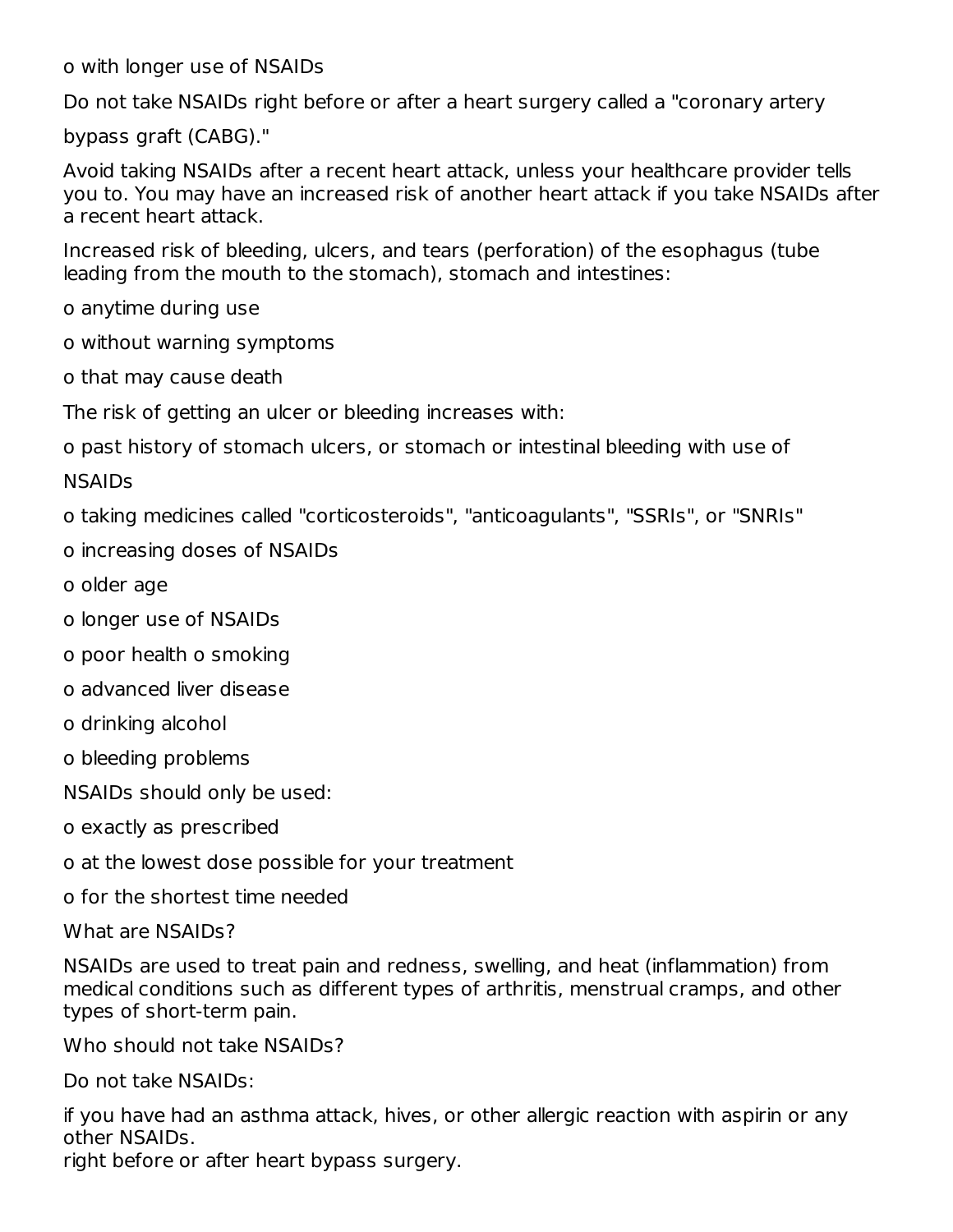Before taking NSAIDs, tell your healthcare provider about all of your medical conditions, including if you:

have liver or kidney problems have high blood pressure have asthma are pregnant or plan to become pregnant. Talk to your healthcare provider if you are considering taking NSAIDs during pregnancy. You should not take NSAIDs after 29 weeks of pregnancy. are breastfeeding or plan to breast feed.

Tell your healthcare provider about all of the medicines you take, including prescription or over-the-counter medicines, vitamins or herbal supplements.

NSAIDs and some other medicines can interact with each other and cause serious side effects. Do not start taking any new medicine without talking to your healthcare provider first.

What are the possible side effects of NSAIDs?

NSAIDs can cause serious side effects, including:

See "What is the most important information I should know about medicines called

Nonsteroidal Anti-inflammatory Drugs (NSAIDs)?"

new or worse high blood pressure heart failure liver problems including liver failure kidney problems including kidney failure low red blood cells (anemia) life-threatening skin reactions life-threatening allergic reactions Other side effects of NSAIDs include: stomach pain, constipation, diarrhea, gas, heartburn, nausea, vomiting, and dizziness.

Get emergency help right away if you get any of the following symptoms:

shortness of breath or trouble breathing

slurred speech chest pain swelling of the face or throat weakness in one part or side of your body

Stop taking your NSAID and call your healthcare provider right away if you get any

of the following symptoms:

nausea vomit blood more tired or weaker than usual there is blood in your bowel movement or it is diarrhea black and sticky like tar itching unusual weight gain your skin or eyes look yellow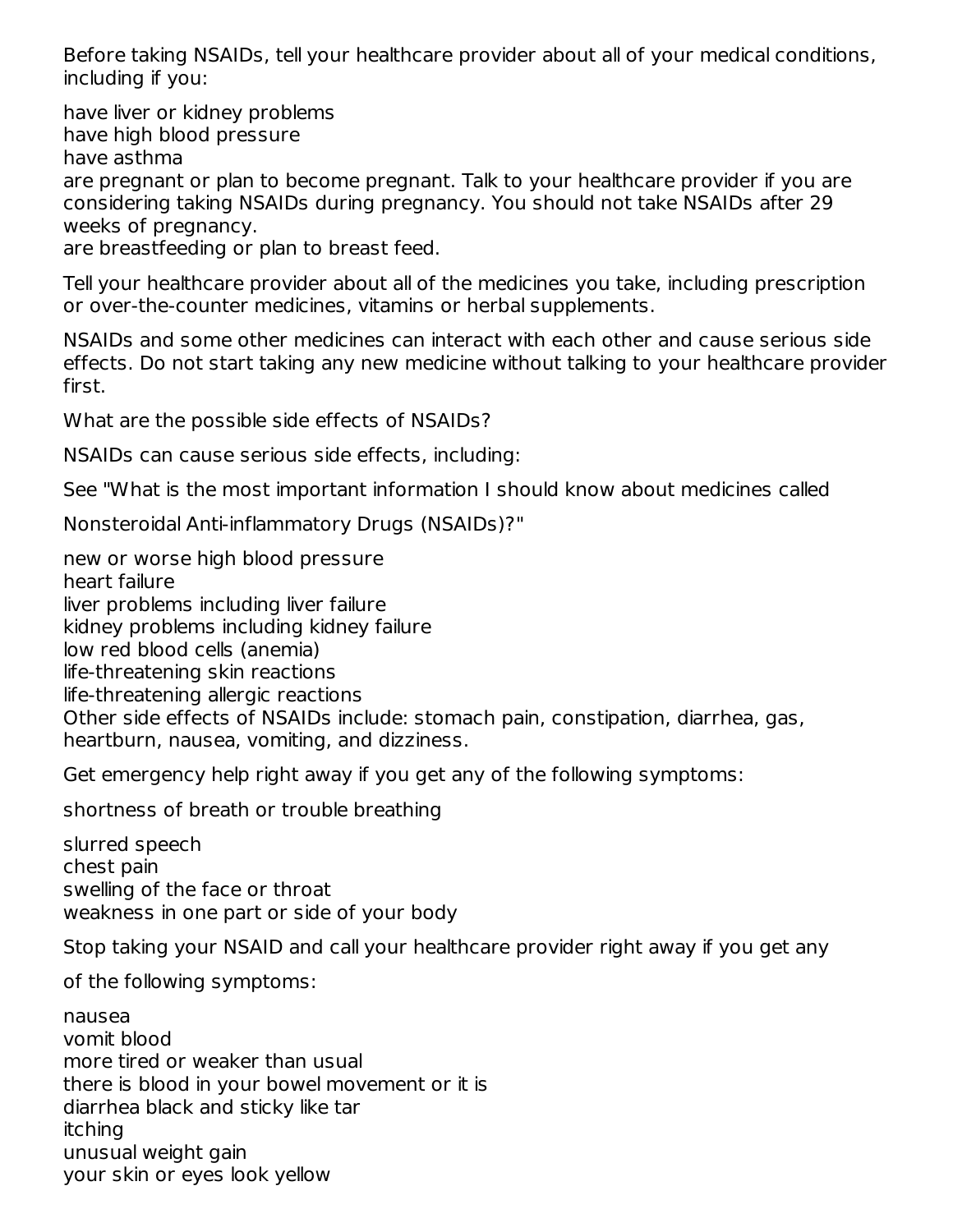skin rash or blisters with fever indigestion or stomach pain swelling of the arms, legs, hands and feet flu-like symptoms

If you take too much of your NSAID, call your healthcare provider or get medical

help right away.

These are not all the possible side effects of NSAIDs. For more information, ask your

healthcare provider or pharmacist about NSAIDs.

Call your doctor for medical advice about side effects. You may report side effects to

FDA at 1-800-FDA-1088.

Other information about NSAIDs:

Aspirin is an NSAID but it does not increase the chance of a heart attack. Aspirin can cause bleeding in the brain, stomach, and intestines. Aspirin can also cause ulcers in the stomach and intestines.

Some NSAIDs are sold in lower doses without a prescription (over-the-counter). Talk to your healthcare provider before using over-the-counter NSAIDs for more than 10 days.

General information about the safe and effective use of NSAIDs Medicines are sometimes prescribed for purposes other than those listed in a Medication Guide. Do not use NSAIDs for a condition for which it was not prescribed. Do not give NSAIDs to other people, even if they have the same symptoms that you have. It may harm them. If you would like more information about NSAIDs, talk with your healthcare provider. You can ask your pharmacist or healthcare provider for information about NSAIDs that is written for health professionals.

Please address medical inquiries to, (MedicalAffairs@zydususa.com) Tel.: 1-877-993- 8779.

This Medication Guide has been approved by the U.S. Food and Drug Administration.

This product's label may have been updated. For current full prescribing information,

please visit www.zydususa.com.

# **Package Label Principal Display Panel**



MELOXICAM 15MG TAB #30 Compare to MOBIC NDC: 80425-0045-01 Source NDC: 68382-0051-05 Lot: 30MLX15923 Exp.: 10/18/2021 ZYDUS PHARMACEU S/N: 000000056374 Store at room temp 20° - 25°C (68° - 77°F)



Caution: Federal law PROHIBITS transfer of this drug to any person other than the patient for whom it was prescribed.





MELOXICAM 15MG TAB #60 Compare to MOBIC<br>NDC: 80425-0045-02 Source NDC: 68382-0051-05 Lot: 30MLX15923 Exp.: 10/18/2021 ZYDUS PHARMACEU S.N: 000000056375 Store at room temp 20° - 25°C (68° - 77°F)



Caution: Federal law PROHIBITS transfer of this drug to any person other than the patient for whom it was prescribed.